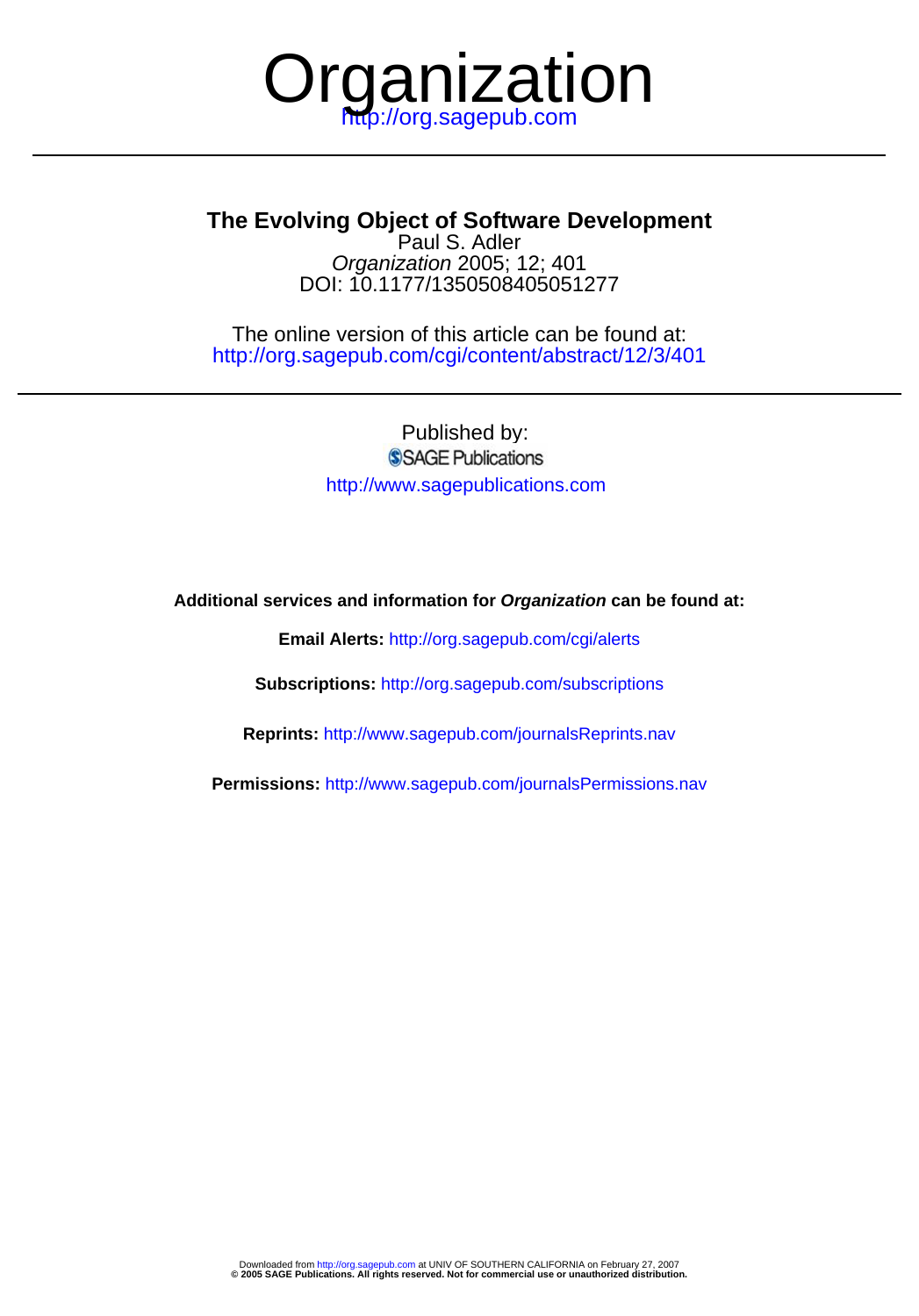**Volume 12(3): 401–435 ISSN 1350–5084 Copyright © 2005 SAGE (London, Thousand Oaks, CA and New Delhi)**

# **The Evolving Object of Software Development**



Paul S. Adler

University of Southern California, USA

*Abstract. This paper contributes to an ongoing debate on the effects of bureaucratic rationalization on relatively non-routine, knowledge-work activities. It focuses on the Software Engineering Institute's Capability Maturity Model (CMM®) for software development. In particular, it explores how the CMM affects the object of software developers' work and thereby affects organization structure. Empirical evidence is drawn from interviews in four units of a large software consulting firm. First, using contingency theory, I address the* technical *dimensions of the development object. Here CMM implementation reduced task uncertainty and helped master task complexity and interdependence. Second, using institutional theory, I broaden the focus to include the* symbolic *dimensions of the object. Adherence to the CMM involved the sampled organizations in efforts to ensure certification, and these symbolic conformance tasks interacted in both disruptive and productive ways with technical improvement tasks. Finally, using cultural-historical activity theory, I deepen the focus to include the* social-structural *dimensions of the object. Through these lenses, the software development task appears as basically contradictory, aiming simultaneously at use value, in the form of great code, and at exchange value, in the form of high fees and profits: the CMM deepened rather than resolved this contradiction. The form of organization associated with these mutations of the object of work is a form of bureaucracy that is simultaneously mock, coercive, and enabling. Key words. bureaucracy; cultural-historical activity theory; interdependence; Marxism; object; software development*



DOI: 10.1177/1350508405051277 http://org.sagepub.com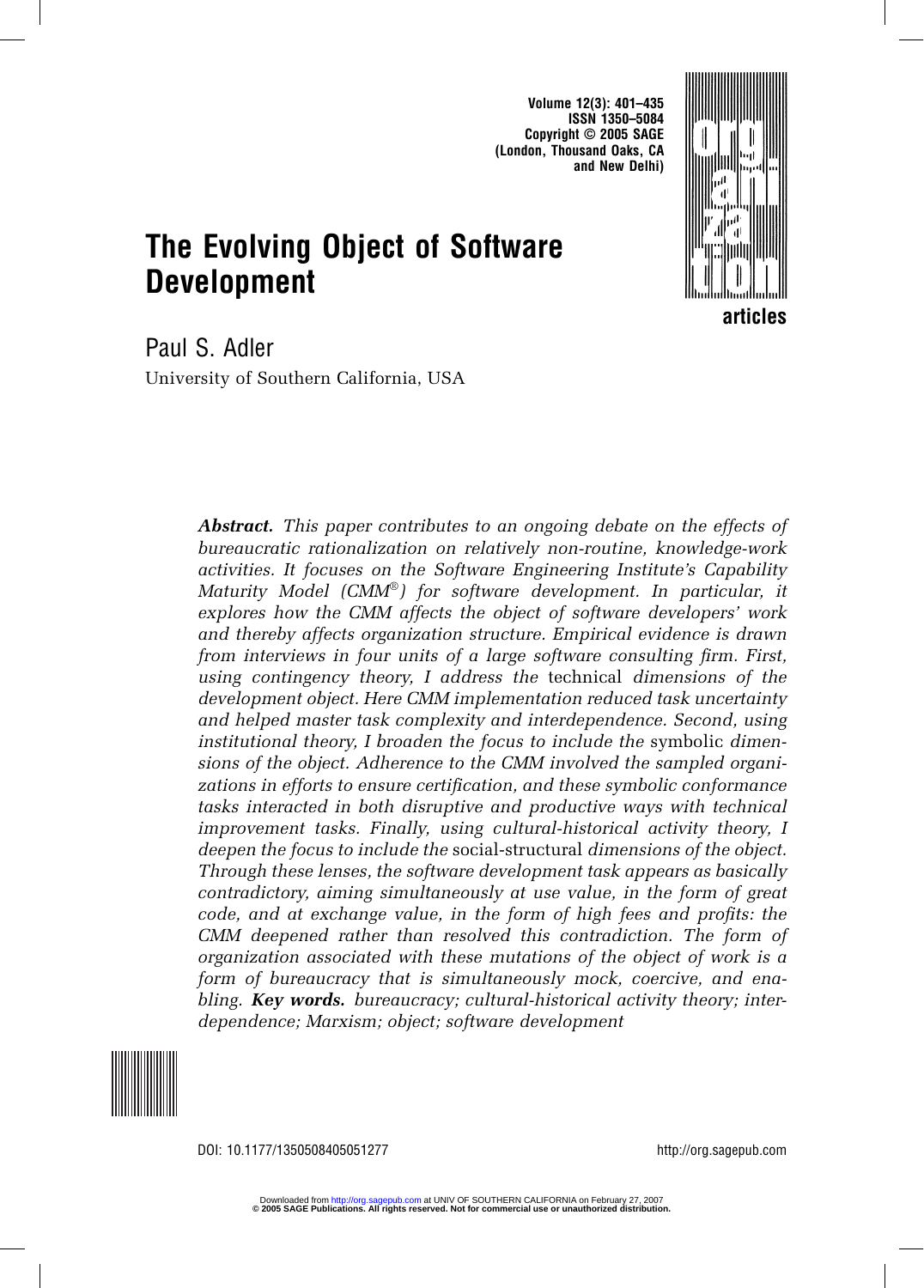

Schumpeter (1942/1976) famously argued that large firms would learn to routinize innovation. A small stream of organizational research has explored how firms have successfully introduced discipline into the unruly process of innovation (e.g. Griffin and Hauser, 1992; Craig, 1995; Adler, 1999; Wheelwright and Clark, 1992; Jelinek and Schoonhoven, 1993; Bart, 1999; Barley and Orr, 1997; Cardinal, 2001; Organ and Green, 1981; Podsakoff et al., 1986; Alvesson and Kärreman, 2004; Clark and Fujimoto, 1991; Nixon, 1998; Davila, 2000). The larger body of organization theory, however, has been deeply skeptical of Schumpeter's prediction, arguing that rationalization is incompatible with the creativity required for innovation (Burns and Stalker, 1961; Mintzberg, 1979; Hall, 2001; Merchant, 1998; Ouchi, 1979; Raelin, 1985). To this contingencytheoretic skepticism, recent work in institutional theory adds that firms adopting formalized, standardized approaches to innovation tasks are often merely seeking symbolic legitimacy and seek to preserve their innovative capability by buffering their technical core from such stifling bureaucracy (Scott, 1995, 2003; Meyer and Rowan, 1977; Meyer et al., 1983; Westphal et al., 1997).

The software arena provides a rich context for exploring this debate. As software systems have grown larger and more complex, so too has the proportion of projects that fail to meet their goals or fail entirely (Gibbs, 1994). The Standish Group's characterization of the 'chaos' in software bears repeating, notwithstanding the methodology weaknesses (Standish Group, 1994). Data were collected on 8330 industry software projects in 365 firms in banking, manufacturing, retail, wholesale, health care, insurance, and government. The projects were relatively large: the average project cost ranged from US\$0.4 million in small companies (US\$100–200 million revenue) to US\$2.3 million in larger companies (over US\$500 million in revenue). Overall:

- only 16 percent of projects were on time and within budget and met originally specified requirements—only 9 percent in large companies;
- 31 percent of projects were 'impaired' and eventually canceled;
- the remaining 53 percent of projects were 'challenged,' and the average challenged project met only 61 percent of its requirements;
- combining the impaired and challenged categories, the average such project was 189 percent over budget and 222 percent over schedule.

Today we face what many observers describe as a veritable crisis in software development (Lieberman and Fry, 2001; Jones, 2002). One popular approach to taming this chaos is a focus on 'process,' understood as the bureaucratic standardization, formalization, and management control of work processes (other approaches will be discussed below). And one increasingly popular vehicle for attaining greater process discipline is the Capability Maturity Model (CMM®) developed by the Software Engineering Institute (also described in more detail below). At high levels of 'maturity,' software development should, its proponents argue,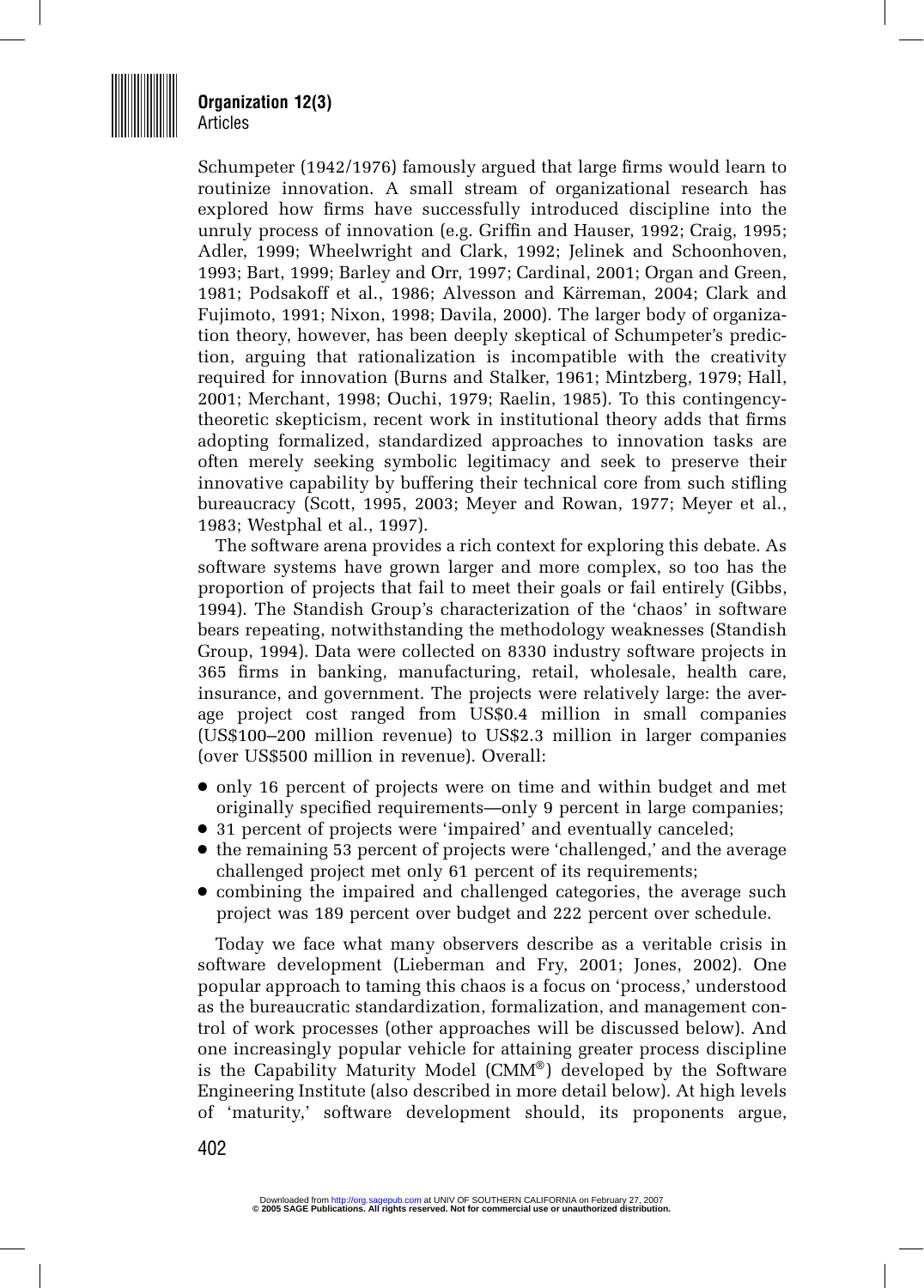

resemble a factory process in the discipline of its operations and the predictability of its results.

This bureaucratic rationalization, however, encounters considerable skepticism. Skepticism has focused on two main issues, echoing the concerns of the large body of organization theory referred to above. First, there is skepticism about the CMM's motivational effects. In the current state of technology, the software process cannot be entirely automated. As a result, software developers' commitment and creativity are still needed in order to master the non-routine aspects of the process. Second, there is skepticism about CMM's conformance effects. Some observers argue that, when organizations focus on conformance to externally defined process standards such as the CMM, they lose focus on real improvements to their processes and products. Typical of the opposition to standardized and formalized methodologies is this assessment by two well-respected software management experts:

Of course, if your people aren't smart enough to think their way through their work, the work will fail. No Methodology will help. Worse still, Methodologies can do grievous damage to efforts in which people are fully competent. They do this by trying to force the work into a fixed mold that guarantees a morass of paperwork, a paucity of methods, an absence of responsibility, and a general loss of motivation. (DeMarco and Lister, 1987: 116)

We currently lack empirical research on the effects of such rationalization on developers' work activity or on the corresponding changes in the structure of development organizations. The present paper aims to help fill these gaps through an analysis of four units in a large software consulting firm that has adopted the CMM. The goal of the paper is simultaneously to characterize changes in software development organizations and help advance organization theory.

My premise is that, to understand how management approaches such as the CMM affect organizations, we need to understand these approaches' effects on the object of work itself. My theoretical starting point is the concept of the object as developed by cultural-historical activity theory (CHAT). (On CHAT and closely related variants of practice theory, see Engeström, 1987, 1990b; Cole, 1996; Leont'ev, 1978; Engeström et al., 1999; Chaiklin et al., 1999; Wertsch, 1979; Blackler, 1993; Holt and Morris, 1993; Nardi, 1996). As the dictionary and CHAT both tell us, an 'object' is simultaneously (a) something given to the mind or senses and (b) a purpose. The object of the blacksmith's activity is simultaneously a piece of iron, an inert mass, and the mental image of the shape it should take, a goal. Indeed, it is the tension between the two that motivates the blacksmith's activity and thus serves as a starting point for understanding the form of organization assumed by that activity (Engeström, 1990a; on CHAT's view of the object, also see Foot, 2002).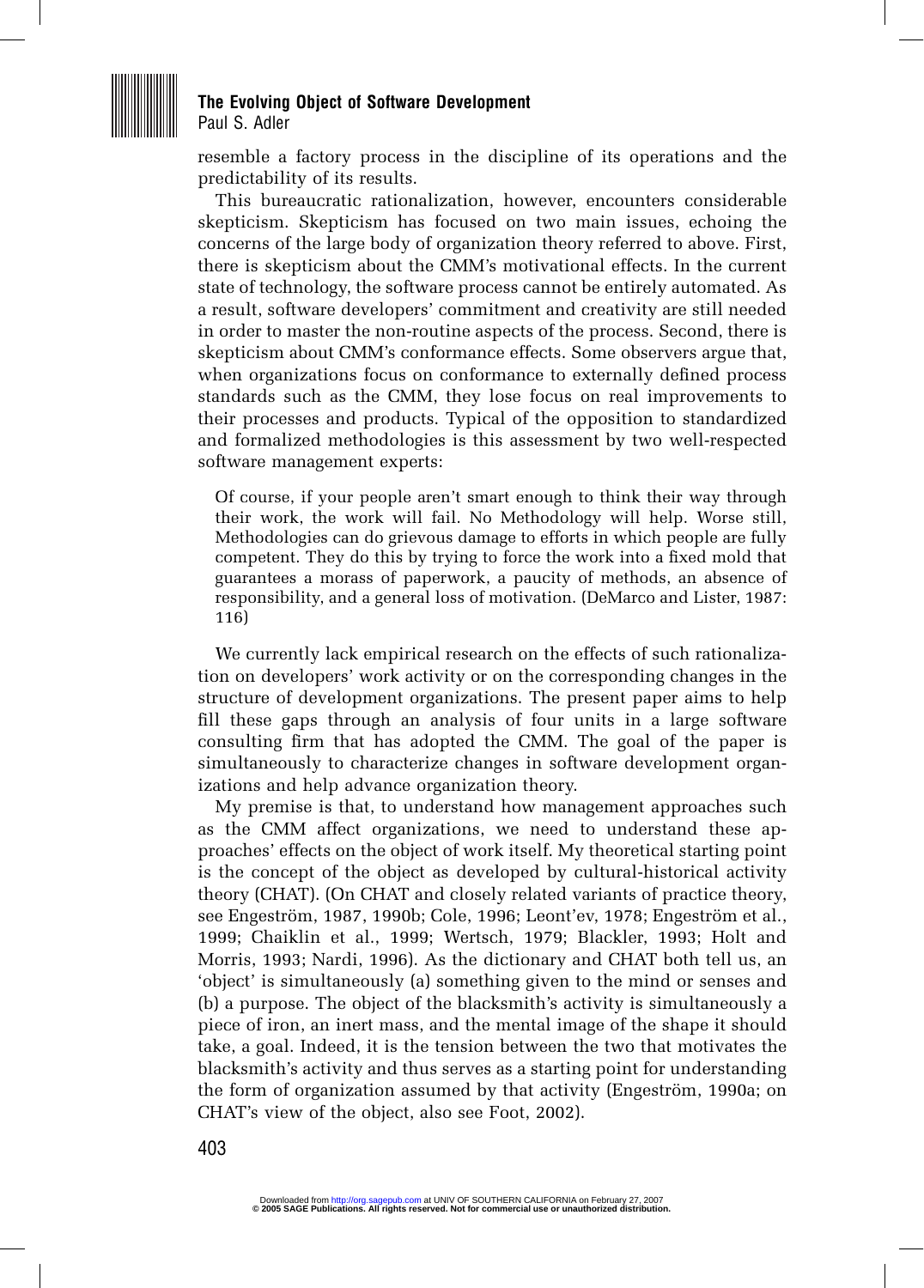

In the sections that follow, I first discuss this CHAT conceptualization of the object and how it relates to other organization-theoretic approaches. I then characterize in general terms the object of software development activity, provide some background on the CMM, and describe my research methods and context. The body of the paper reports on how the CMM has changed the object of software development in the sampled organizations and the corresponding changes in the structure of development organizations.

## **The Concept of the Object**

CHAT takes inspiration from Marx in both its epistemology ('dialectical materialism') and ontology ('historical materialism'). Epistemologically, CHAT begins with the first of Marx's Theses on Feuerbach:

The main defect of all hitherto-existing materialism . . . is that the Object [*der Gegenstand*], actuality, sensuousness, are conceived only in the form of the object [*Objekt*], or of contemplation [*Anschauung*], but not as human sensuous activity, practice [*Praxis*]. (Marx, 1845/2002)

Marx here is criticizing both simplistic materialism—where the object is merely a given in the external world (German: *das Objekt*)—and idealism—where the object is only ever our mental construction of it, the subjective meaning and purpose we attribute to it (German: *die Anschauung*). Arguing a thesis close to that of the American pragmatists, Marx proposes a dialectical synthesis of these two philosophical traditions, postulating that the most fruitful starting point for an understanding of the world is our practical engagement with it. The object of our sensuous, practical activity (*Praxis*) is always simultaneously an independently existing, recalcitrant, material reality *and* a goal or purpose or idea that we have in mind. This mix is nicely captured in the German term *der Gegenstand*: *gegen* means against, towards, contrary to, signaling a reality that offers resistance to our efforts and desires, and *der Stand* means category or state of affairs.

The history of organization theory recapitulates a similar dialectic of epistemologies. In a first phase of organization research, contingency theory focused on how the effectiveness of given organization forms depended on the nature of the organization's 'task,' where task was an exogenous given in the form of the key demand placed on the organization by both the material world and higher-level strategic choices. CHAT takes on board contingency theory's core intuition that the task/object plays a key role in determining the effectiveness of different organizational forms.

However, contingency theory focused on only the *technical* dimensions of tasks; in effect, it adopted a simplistically materialist view, focusing on the *Objekt* as a given material reality. In a second phase, the field of organization theory was enriched by a range of approaches that broadened the focus to address the political, cultural, symbolic, and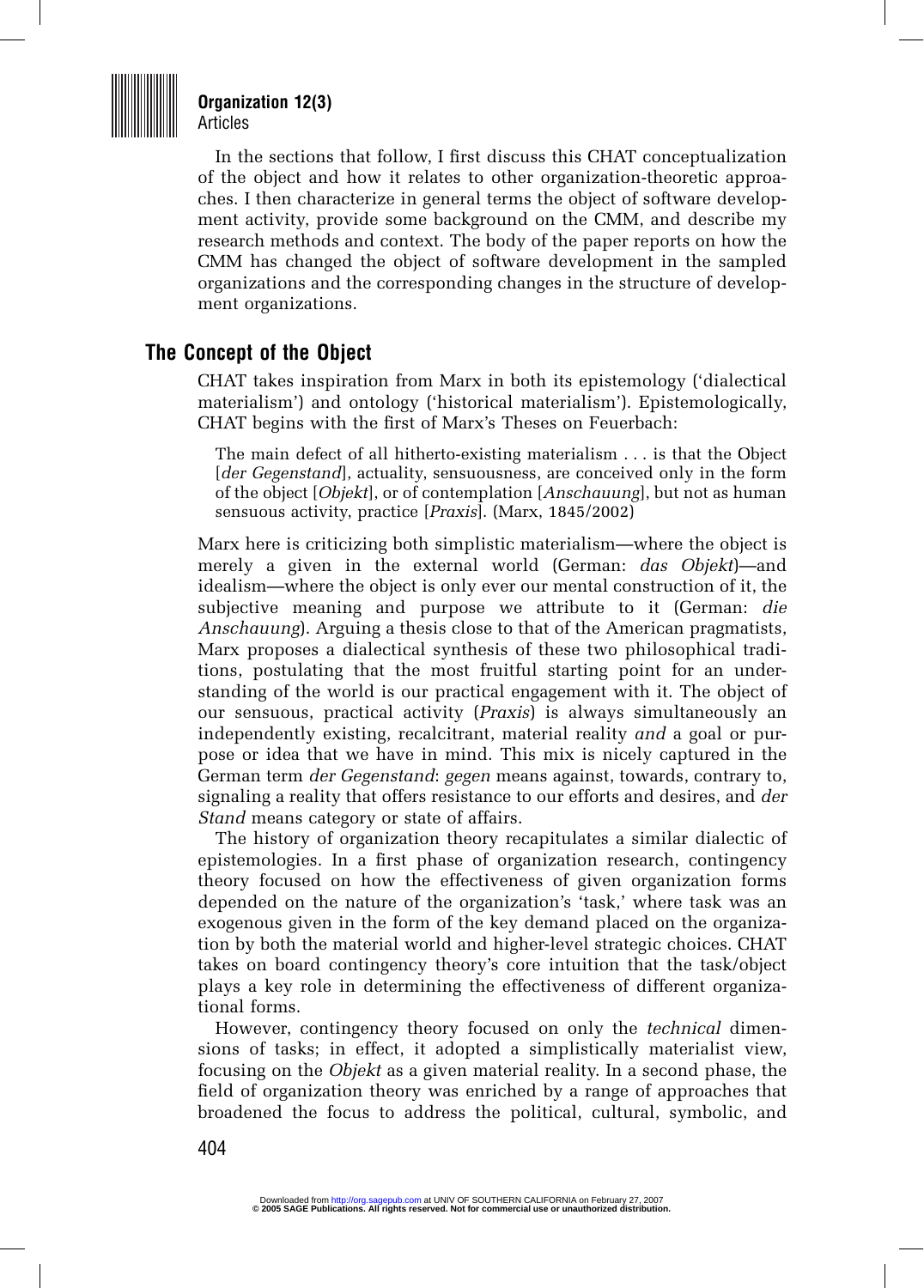

socially constructed nature of the task. These perspectives have come together most recently under the umbrella of institutionalization theory, which teaches us that the organization's understanding of its tasks is often in practice taken for granted, and that, even when this understanding is conscious, the task is often guided as much by concern for symbolic legitimation as by technical efficiency (see surveys by Scott, 2003; Powell and DiMaggio, 1991). CHAT takes on board too this recognition of the social construction of the task and the problematic of the object/task's taken-for-grantedness and contestability.

However, although institutional theory captures well the object as culturally constructed *Anshauung*, it loses sight of the recalcitrant material reality of the *Objekt*. Moreover, institutional theory has been largely silent on how legitimacy concerns come to shape action—silent, that is, on the subject's practical engagement with these symbolic challenges (for an exception, see Brunsson et al., 2000). Following Marx, CHAT's view of the object preserves both its objective and its subjective dimensions. Contingency theory's simplistic materialism and institutional theory's cultural idealism both capture facets of the object as it presents itself in practical activity. The activity system is marked by the tensions between these two facets.

CHAT also takes inspiration from Marx's ontology, challenging organization theory to go deeper and to theorize the *social-structural* constitution of the object/task. CHAT argues that the ontologies of both contingency theory and institutional theory are too flat and therefore fail to grasp the deeper, intrinsically contradictory structuring of the object of work activity in capitalist firms. Marxist social theory is layered rather than flat, in the sense articulated by Bhaskar (1993): the empirically observed world is the result of the overdetermination of multiple layers of structure. To say, as institutionalization theory does, that organizations face both technical and symbolic legitimation challenges is to provide a richer empirical characterization than contingency theory, but does not provide much more insight into the underlying forces shaping those challenges.

Here CHAT takes up Marx's analysis of the capitalist production process. CHAT reminds us that the object of work in a capitalist firm is a 'commodity,'1 and as such embodies two, contradictory, goals: the creation of use value and the creation of exchange value. According to Marx, the production process within capitalist firms has two aspects (reflecting the two aspects of the commodity): the *labor process*, in which use values in the form of work effort, tools, and materials combine to create new use values, and the *valorization process*, in which these use values appear in the form of exchange values, and in which the operative considerations are not technical but monetary—wages, capital, and profit (Marx, 1977: appendix; Thompson, 1989; Bottomore, 1983: 267–70). The objects of capitalist work are typically therefore deeply contradictory. <sup>2</sup> Where institutionalization theory sees conflicts between the technical and symbolic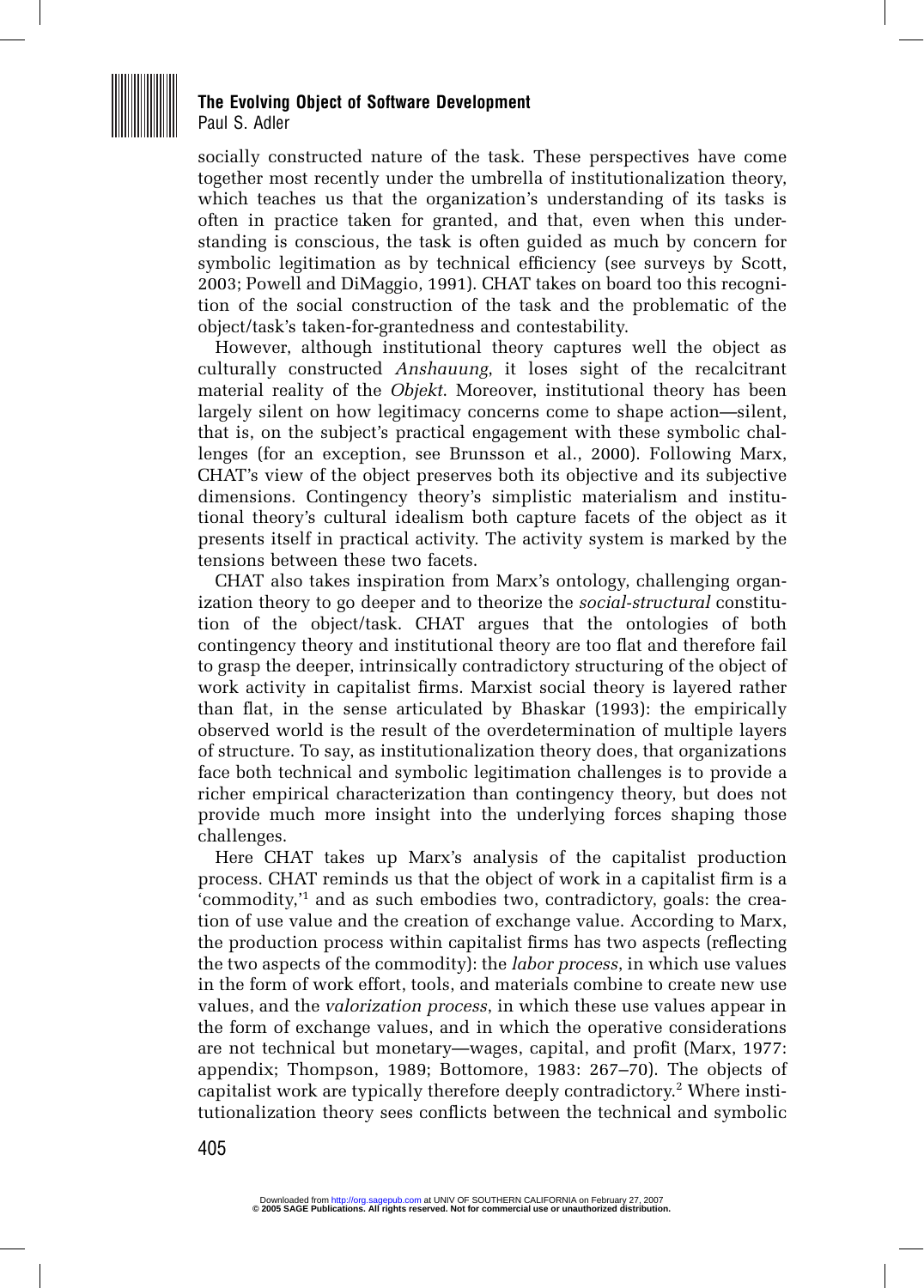

aspects of the object, CHAT sees use-value/exchange-value contradictions inherent in both aspects, and it is this underlying contradiction that more profoundly shapes the direction of, and provides the force for, change in work and organization.

## **The Object of Software Development: Generic Features**

These three theoretical perspectives on the object each offer useful vantage points for the study of software development activity. Let us begin with contingency theory.

In its discussion of task, classic contingency theory bequeaths us a rich vocabulary for characterizing the object of work activity. <sup>3</sup> Starting with Woodward, Lawrence and Lorsch, Perrow, and the Aston team, and subsequent work by Van de Ven and numerous others, several dimensions of task have been found to be salient in understanding how the work tasks of an organization shape its structure. I focus on the three dimensions that are perhaps the most commonly cited: uncertainty, complexity, and interdependence (see Scott, 2003: ch. 9; Zigura and Buckland, 1998). Uncertainty (closely related to novelty, analyzability, and ambiguity) is the difficulty of solving the problems posed or of resolving the exceptions encountered in the work. Complexity is the number of different types of problems posed in the work. Interdependence is the extent to which the solutions to these problems are interrelated.4

Software development—in particular the development of large-scale systems that has proven so chaotic—is notable for simultaneously high uncertainty, high interdependence, and high complexity. The standard, contingency-theoretic recommendation for managing such tasks is to increase the skill (professionalism) of the personnel and to assure these personnel considerable autonomy in their work through the adoption of an organic organization design.

The software crisis shows that this recommendation has failed. Software already relies on highly trained personnel, and the empirical studies show that more or less organic forms of organization are the norm in this industry. The problem is that the organic organization form does not scale well. As software products and projects have grown in scale, development organizations have been forced to look for other solutions. The range of potential solutions can be presented in terms of whether they address primarily complexity, interdependence, or uncertainty. In addressing these three dimensions, organizations can seek either to *reduce* the challenge and/or to improve their capacity to *manage* the challenge. Let us take the three dimensions in turn, and we will see that beaucratization has become a technical necessity.

Organizations can try to reduce the challenge of *complexity* through *automation*. Higher-level languages, code generators, and sophisticated programming environments can take over the task of managing much of the complexity of software development. Bureaucratic rationalization is a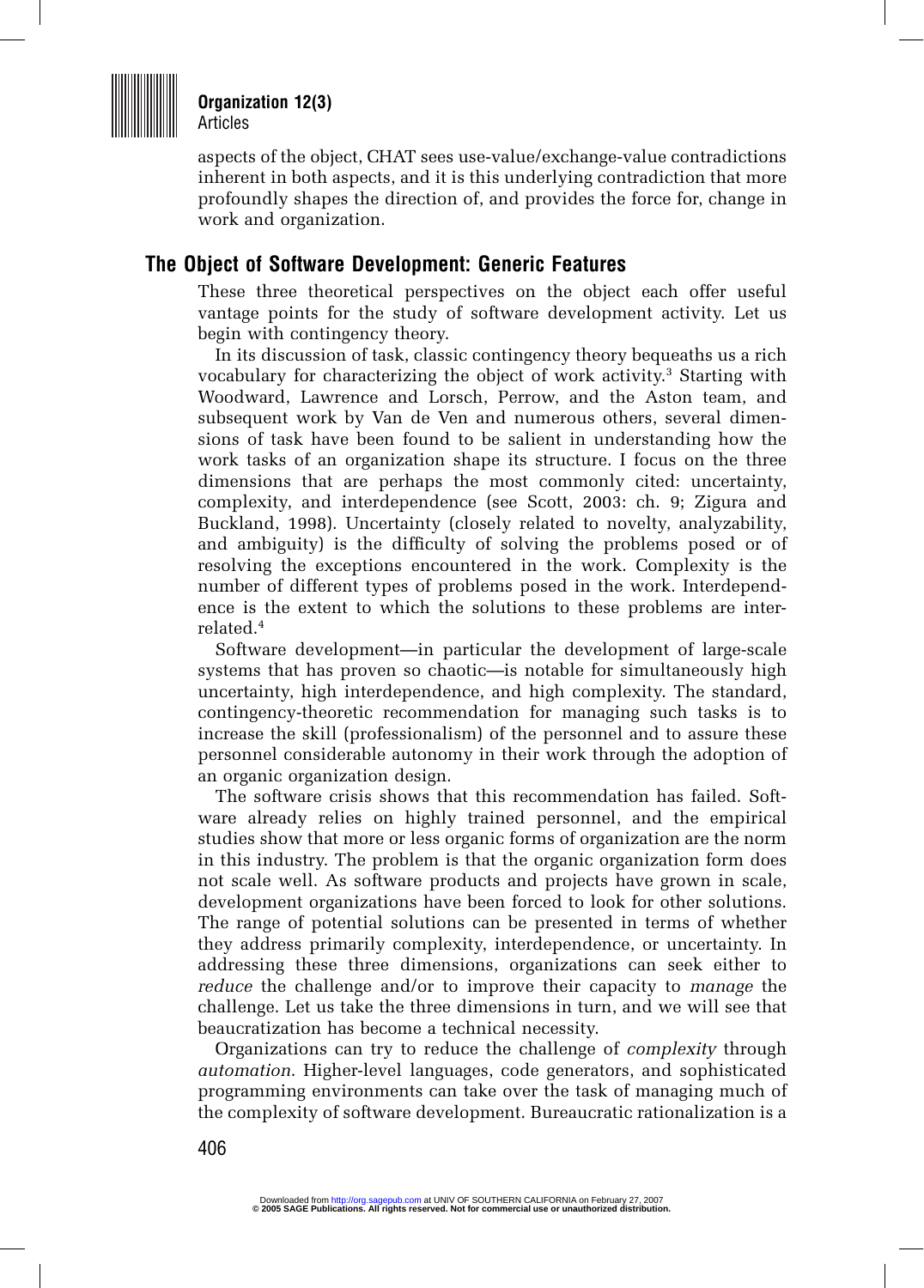

way to manage complexity once it exceeds the cognitive limits of the individual expert; automation will reduce the need for this bureaucracy. However, there are limits to our ability to automate when uncertainty is high, as is typically the case in software development (Weber, 1997).

A second approach is to reduce the challenge of *interdependence* through *modularity* (e.g. Baldwin and Clark, 2000). The burden of managing interdependence can be alleviated by careful pre-specification of interface standards. This enables the overall system to preserve high levels of complexity and allows individual modules to incorporate high levels of creativity. This approach is currently attracting considerable attention as the premise underlying the open source software movement. Microsoft's 'feature-driven design' approach relies on a similar logic (Cusumano and Shelby, 1995). However, as J. D. Thompson (1967) argued, only modest degrees of interdependence can be managed by prespecified standards. Moreover, pre-specifying interfaces limits more radical and architectural innovation. More intensive forms of interdependence require mutual adjustment and, when combined with complexity, require detailed planning. Mutual adjustment suffices only on a small scale with modest levels of complexity—conditions that do not obtain in large-scale software projects.<sup>5</sup> Planning takes us to bureaucracy, to which we now turn.

The third approach focuses on reducing *uncertainty* through *bureaucratic rationalization*. Here the focus is on standardizing and formalizing not only module interfaces but the entire work process. The goal is to maintain or to increase the creativity of the output but to reduce the uncertainty of the tasks leading to that output. Once uncertainty is reduced, then a combination of automation and bureaucracy can be used to manage greater levels of complexity and interdependence. Bureaucracy is far more popular than modularity in the world of large-scale custom software systems development, because the individual client is typically unwilling to pay for an upfront interface standardization effort whose benefits will flow to many other clients too. In this world, the largest part of the software industry, developers therefore have no choice but to manage interdependence and complexity rather than try to reduce them, and this means in turn that they have no choice but to find ways to use bureaucracy to reduce uncertainty. These conditions have helped motivate the growing popularity of the CMM.

It is not only the object of software development that has evolved; our theory of the object has evolved too. As indicated in the previous section, recent developments in organization theory suggest two major extensions to the classic contingency-theoretic analytic apparatus. First, institutional theory has alerted us to the importance of symbolic legitimacy in shaping organization structure. The task of the organization is not merely technical—assuring effective transformation of inputs into outputs—but also symbolic—ensuring its legitimacy as an institution in the eyes of both external and internal stakeholders. When software development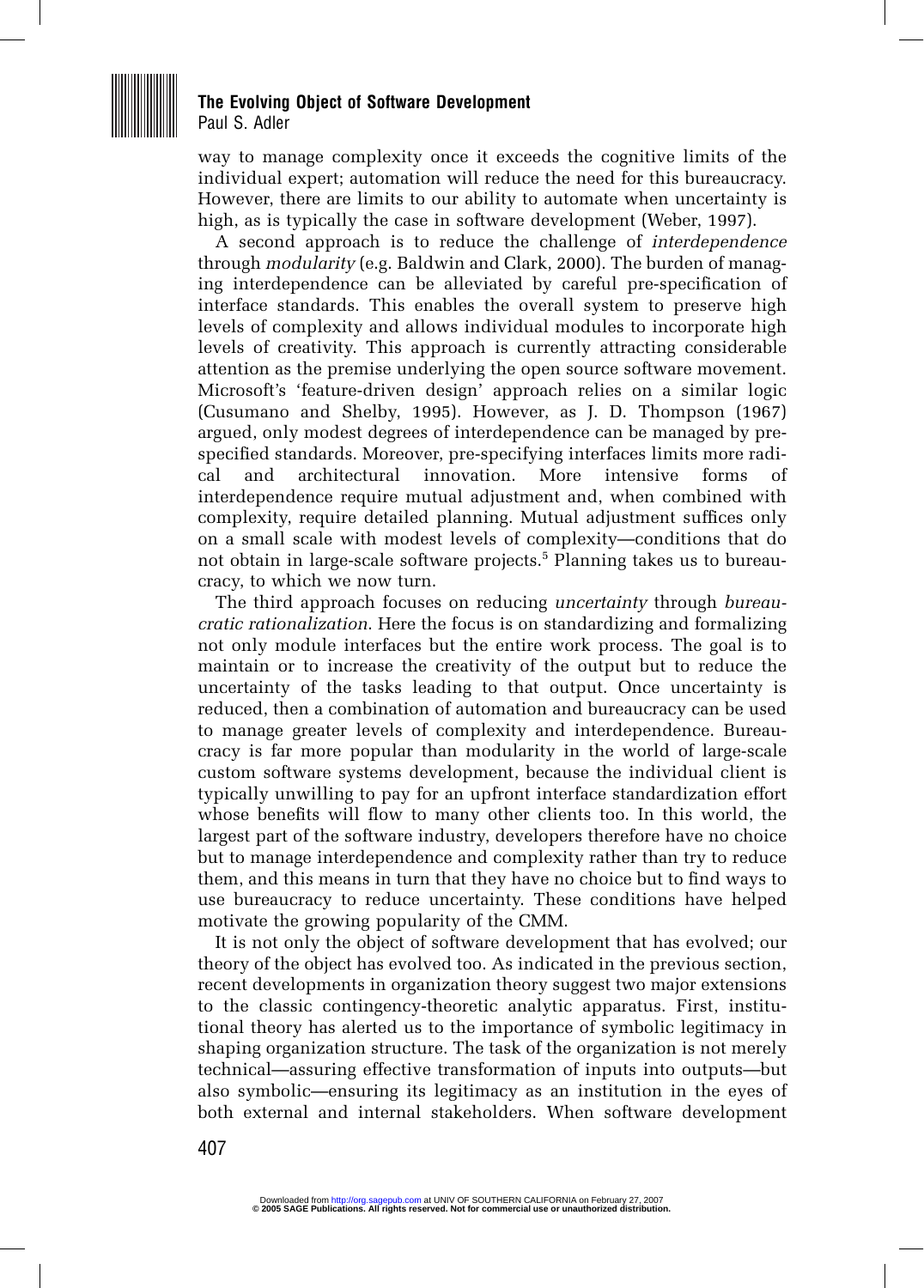

organizations adopt the CMM, the object of work expands to include ensuring conformance to CMM standards.

There is considerable debate over how technical and symbolic tasks are related. In a strong version of institutional theory, task and object are always understood as socially constructed and culturally defined—as *Anschauung*. A weaker version sees technical and symbolic tasks as coexisting facets of reality, even if over time, within a given institutional field, the symbolic tends to displace the technical as the main driver of organizational change. As will become clear in the following section describing the CMM, the pressure for symbolic conformance is of considerably importance in some sectors of the software industry, and my research therefore sought to understand how the CMM's symbolic effects interacted with its technical effects.

CHAT offers a further extension to organization theory's view of task, first by integrating the objective and subjective dimensions, and second by characterizing the specific social form in which the tasks of work activity present themselves in capitalist firms. The fundamental contradiction characteristic of capitalism between use value and exchange value is expressed in the tensions created by conflicting goals of highquality software code and high profits in the exchange of this code for fees. The 'substance' of use value (in this case, code, documents, files, etc.) serves as the substratum for the 'social form' of exchange value (capital, wages, profit), but the two layers—substance and form, use value and exchange value—obey heterogeneous, conflicting imperatives.<sup>6</sup> My research therefore also aimed to understand how this contradiction shaped the adoption, implementation, and effects of the CMM.

To characterize the impact of bureaucratic rationalization on software development, I shall review changes to the object of development work from each of these three perspectives in turn—technical, symbolic, and social-structural—then characterize the resulting form of organization. First, however, I describe in more detail the CMM and the context of my research.

## **Bureaucratizing Software Development: The CMM**

In the 1980s, the US Air Force studied 17 major software systems contracts and found that every one was late (by an average of 75 percent) and over budget (Humphrey, 2002). In 1984, frustrated with such chaos, the Department of Defense (DoD) funded the Software Engineering Institute (SEI), based at Carnegie-Mellon University, to develop a model of a more reliable software development process. With the assistance of the MITRE Corporation, SEI developed a 'capability maturity model' (CMM), releasing a preliminary description in 1987 and the first official version (version 1.1) in 1991 (see Paulk et al., 1993a,b). The software CMM was subsequently complemented by CMM tools for systems engineering, people management, and software acquisition. In 2000, several of these were integrated into a broader tool called CMM-Integration.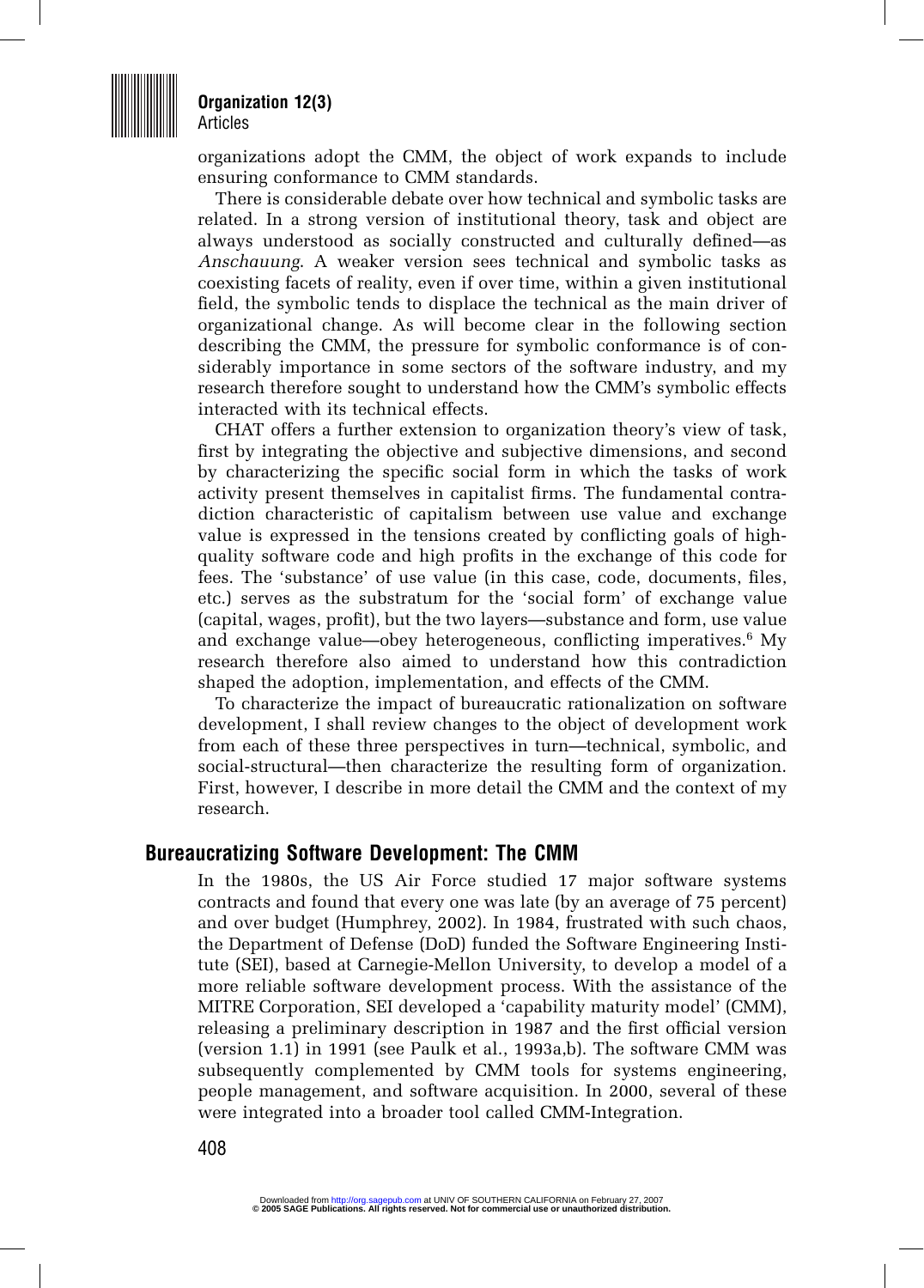

This study focuses on the software CMM. This CMM distinguishes five successively more 'mature' levels of process capability, each characterized by mastery of a number of Key Process Areas (KPAs)—see Table 1. The CMM belongs to a class of improvement approaches that focus on 'process' rather than 'people.' It does not recommend any particular approach to organizational and behavioral issues: it focuses on the 'whats' and not the 'hows,' leaving CMM users to determine their own implementation approach. Level 1 represents an ad hoc approach: an organic organization design would rate as a Level 1. Level 2 represents the rationalization of the management of individual projects. At Level 3, standard processes are defined and used for the organization's entire portfolio of projects. Level 4 pushes rationalization even further, specifying mechanisms for quantifying the development process. Level 5 specifies systems for assuring the continuous improvement of that process. The underlying philosophy of this hierarchy was inspired by Crosby's (1979) five stages of TQM maturity (see Humphrey, 2002; a bibliography on the CMM is available at http://www.sei.cmu.edu/docs/biblio.pdf). In its recommendations for the standardization and formalization of work and management practices, for the specialization of line and staff roles, and for hierarchical structuring, the CMM represents a strong program of bureaucratic rationalization.

Early CMM assessments revealed a startlingly 'immature' state of software process: 80.0 percent of the 132 organizations assessed during 1987–91 were found to be at the 'ad hoc' Level 1, 12.3 percent at Level 2, and only 6.9 percent at Level 3, 0.0 percent at Level 4, and 0.8 percent at Level 5. Such immaturity, we should note, is entirely consistent with contingency theory's recommendation of the organic form. Over subsequent years, however, there appears to have been significant shift towards higher maturity levels (although it is difficult to tell, given the changing and unrepresentative nature of the sample, which is composed of organizations that volunteer for evaluation). Of the 1343 organizations assessed between 1999 and 2003, 13.3 percent were at Level 1, 43.5 percent at Level 2, 25.6 percent at Level 3, 8.5 percent at Level 4, and 9.2 percent at Level 5 (Software Engineering Institute, 2004). This shift was assisted by the fact that the DoD and other government and private sector organizations began using Software Capability Evaluations (SCEs) based on the CMM as part of their source selection process. The first evaluations pressed suppliers to reach Level 2, but before long the bar was raised to Level 3. Not surprisingly, the CMM has become the basis for numerous software service organizations' improvement efforts in both the government and commercial sectors. (The CMM is almost unknown among firms developing prepackaged software products; see Software Engineering Institute, 2004.)

Evidence is slowly accumulating that moving up the CMM hierarchy leads to improvements in product cost, quality, and timeliness.<sup>7</sup> On the other hand, and echoing the broader literature, there is considerable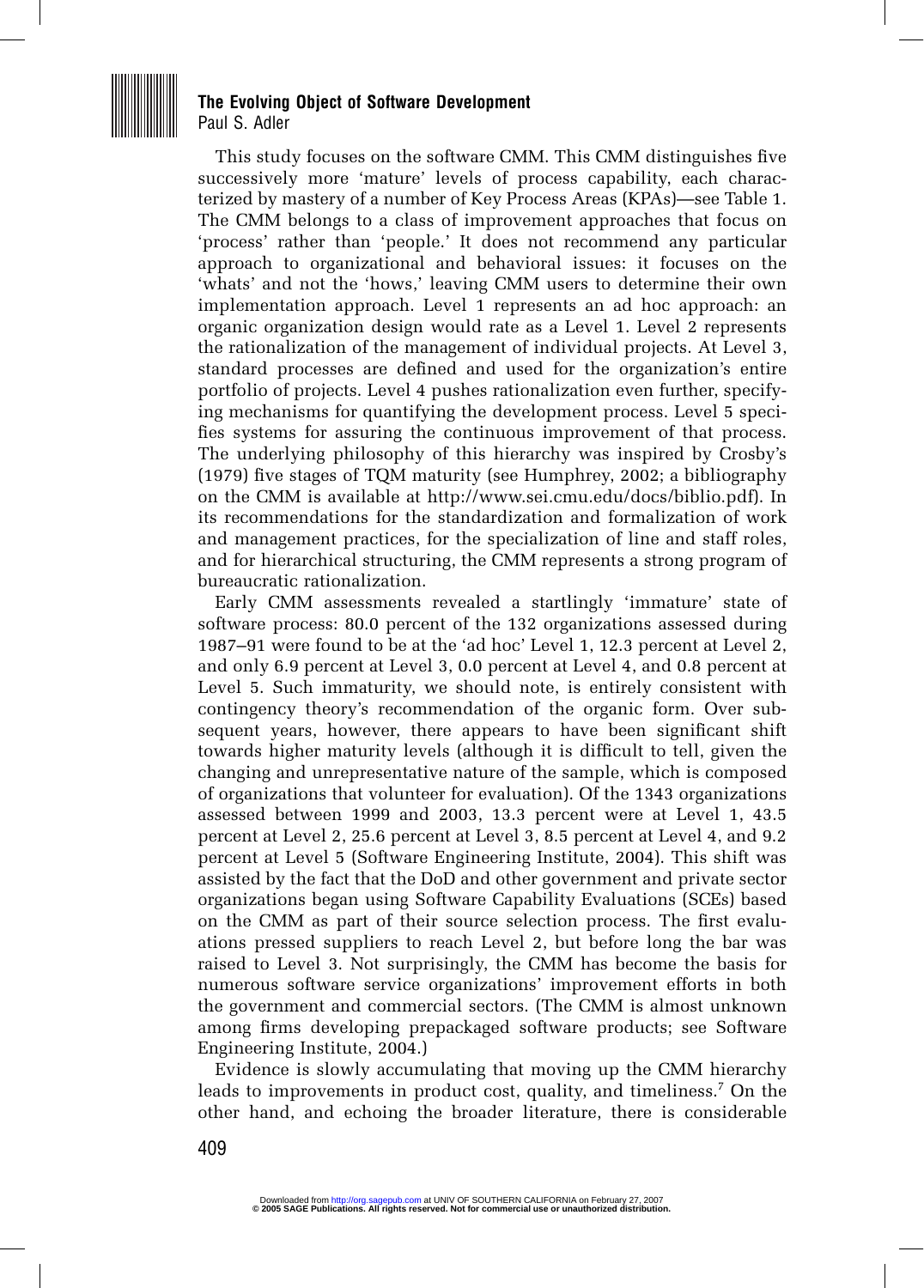#### **Table 1. The CMM Model**

| Level         | Focus and description                                                                                                                                                                                                                                                                                                                                                                             | Key Process Area                                                                                                                                                                                                         |
|---------------|---------------------------------------------------------------------------------------------------------------------------------------------------------------------------------------------------------------------------------------------------------------------------------------------------------------------------------------------------------------------------------------------------|--------------------------------------------------------------------------------------------------------------------------------------------------------------------------------------------------------------------------|
| $1:$ Initial  | Competent people and heroics:<br>The software process is ad hoc,<br>occasionally even chaotic. Few<br>processes are defined, and success<br>depends on individual effort and<br>heroics.                                                                                                                                                                                                          |                                                                                                                                                                                                                          |
| 2: Repeatable | Project management processes:<br>Basic project management<br>processes are established to track<br>cost, schedule, and functionality.<br>The necessary process discipline is<br>in place to repeat earlier successes<br>on projects with similar<br>applications.                                                                                                                                 | • software configuration<br>management<br>• software quality assurance<br>• software subcontract<br>management<br>• software project tracking and<br>oversight<br>• software project planning<br>requirements management |
| 3: Defined    | Engineering processes and<br>organizational support:<br>The software process for both<br>management and engineering<br>activities is documented,<br>standardized, and integrated into a<br>standard software process for the<br>organization. All projects use an<br>approved, tailored version of the<br>organization's standard software<br>process for developing and<br>maintaining software. | peer reviews<br>• intergroup coordination<br>• software product engineering<br>• integrated software management<br>• training program<br>• organization process definition<br>• organization process focus               |
| 4: Managed    | Product and process quality:<br>Detailed measures of the software<br>process and product quality are<br>collected. Both the software process<br>and products are quantitatively<br>understood and controlled.                                                                                                                                                                                     | • software quality management<br>• quantitative process management                                                                                                                                                       |
| 5: Optimizing | Continuous process improvement:<br>Improvement is enabled by<br>quantitative feedback from the<br>process and from piloting<br>innovative ideas and technologies.                                                                                                                                                                                                                                 | • process change management<br>• technology change management<br>• defect prevention                                                                                                                                     |

concern over its bureaucratic nature. (In this ambiguity, CMM resembles the broader family of 'software factory' concepts of which it is a part; on the concept of software factory and the associated debates, see Cusumano, 1991; Swanson et al., 1991; Griss, 1993; Weber, 1997; Friedman and Cornford, 1989; Greenbaum, 1979; Kraft, 1997.) In partic-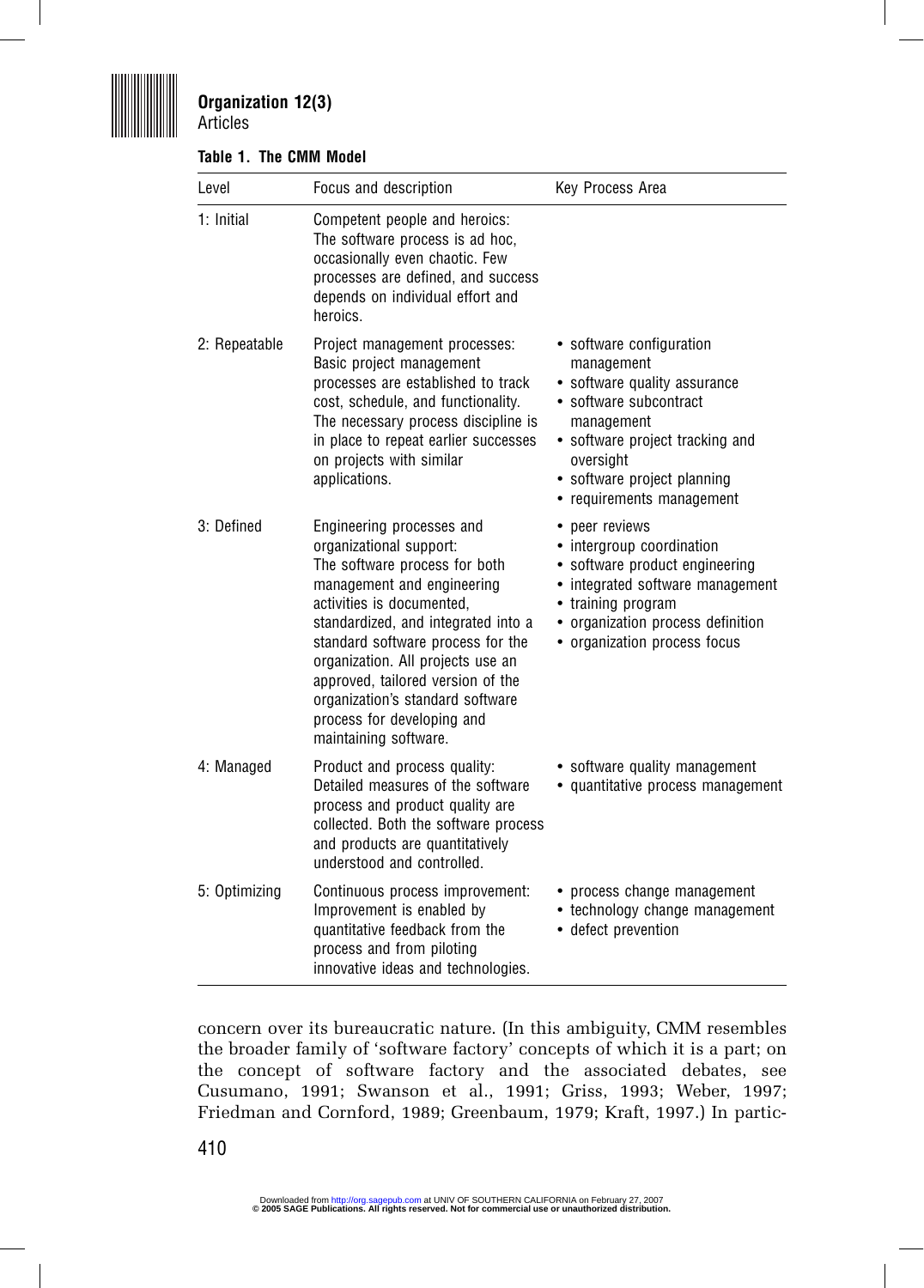

ular, concerns are often expressed that the discipline recommended by the CMM will reduce the autonomy of developers and will therefore be experienced by them as burdensome and coercive constraint. This would stifle the motivation and creativity that are, over the longer run, required for high-quality and innovative software development (e.g. Crocca, 1992; Bach, 1994, 1995; Conradi and Fuggetta, 2002; Lynn, 1991; Ngwenyama and Nielson, 2003). Numerous commentators have also expressed concern that the symbolic conformance pressure will displace attention to real technical improvements and that it imposes on firms a single vision of the improvement process (e.g. Bollinger and McGowan, 1991; Saiedian and Kozura, 1995). One software development manager interviewed in the present study expressed these concerns this way:

Programming has always been seen as more of an art form than a factory process. Programmers are supposed to be creative, free spirits, able to figure things out themselves. So the software factory idea was very alien to the culture of programmers. (A: department manager)

## **Research Context and Methods**

To explore CMM-driven bureaucratization of software development, I studied one of the larger US-based professional service information technology firms, which I will call GCC. With the support of senior management, interviews were conducted with staff in four of its Programs involved in government work. (A 'Program' is an organizational unit devoted to ongoing work with a single client.) Two Programs, A and C, were at CMM Level 5 and two sister Programs, B and D, were at Level 3. An appendix to this paper provides background on these four Programs.

Like the bulk of the software industry, these Programs were developing systems that embodied considerable real innovation but also involved a considerable mass of rather more routine work. The proportion of routine activity was driven primarily by the high volume of software maintenance activity. The proportion of non-routine activity was driven primarily by customer demands for ever-higher levels of system performance and an accelerating flow of new programming languages and technologies. On balance, developers' tasks embodied enough uncertainty to make employee motivation a continuing priority, and this in turn gave the employees real power in their relations with management:

Buy-in is important in this kind of business. Take an example: programming languages. The DoD was very enthusiastic a few years ago about Ada. It was a great language from a management point of view, since it specified things in a way that gave management a lot of control over the process. But the programmers preferred C because it was less constraining and more open. They simply refused to get on board with Ada, and management lost the fight. (A: Program manager)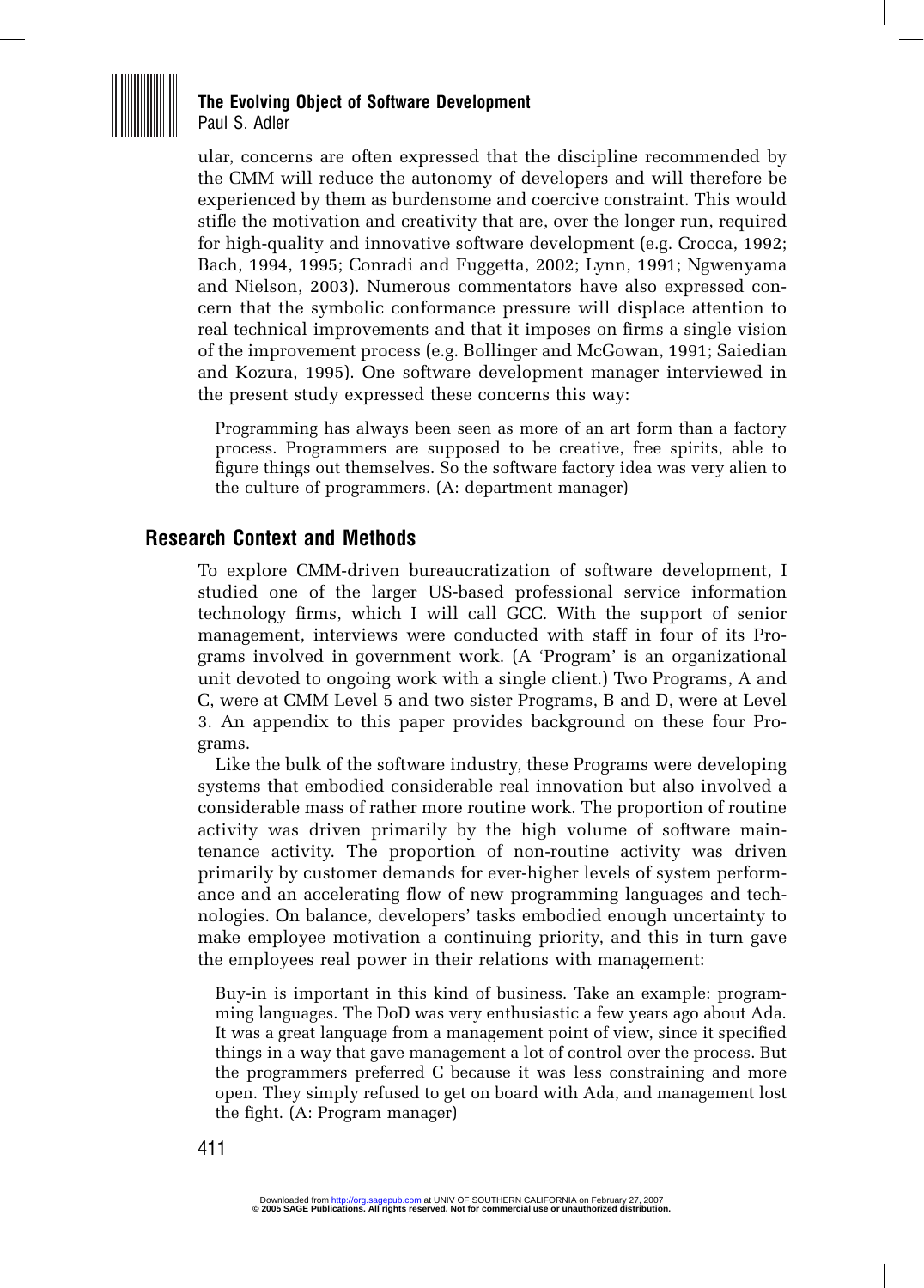

Coercion was a costly policy in dealing with highly skilled professional staff on whose initiative and goodwill the organization's success depends:

In this organization, you have to lead by example. A military command style just doesn't work. We've had a few managers with that more military approach, and we've had to ease them out of their roles. We've reorganized to give more responsibility to the better managers. The ethos here is that people do what it takes. So you have to lead, not command. A while back, we were running late on an important project. The manager tried to impose a 50 hour week schedule. It really hurt morale—people were already working 60 hours a week! (D: development manager)

Nevertheless, GCC, like other larger organizations, deployed a whole hierarchy of increasingly fine-grained standard operating policies to create process discipline:

- 1. 'policies' defined universal requirements;
- 2. 'processes' defined the methodologies that structured all the projects;
- 3. 'procedures' defined activities within the project; and
- 4. 'instructions' defined requirements at the individual task level.

The 'granularity' of process discipline at its finest levels can be gauged by the instructions at Program C. Separate instructions covered high-level design, two types of low-level design, two types of code reviews, testing, change request implementation and resolution, and root cause analysis. Each instruction was several pages in length. They typically included the specific forms to be completed as well as flow-charts detailing the sequence of steps involved. Overall, the written processes summed to some eight linear-feet of shelf space. In recent years, a growing proportion of this documentation appeared in the form of on-line databases, and more of the procedures specifying work-flows were being built into automated collaboration systems.

Process maturity meant a great volume of documentation not only to read but also to write, and to write in a highly standardized manner. In the words of one interviewee, perhaps exaggerating for effect:

I can write the code in two hours, but then I have to spend two days documenting it. It can be very frustrating. We have to document check-in and check-out, a detailed design plan, a development plan. We have to print out all the differences between the old and the new code. There's documentation for inspection and certification. There's an internal software delivery form. A test plan. And all these need to be signed . . . I used to be an independent developer for about three years. I never even created a flowchart of my work! The only documentation I needed was a 'to do' list. So I had to change of lot of habits when I got here. (B: developer)

The CMM encouraged the GCC Programs to refine and extend this bureaucratic apparatus. Program A illustrates the effectiveness of this push. Program A had worked with the CMM to improve its software process since 1991. They had made only modest changes in process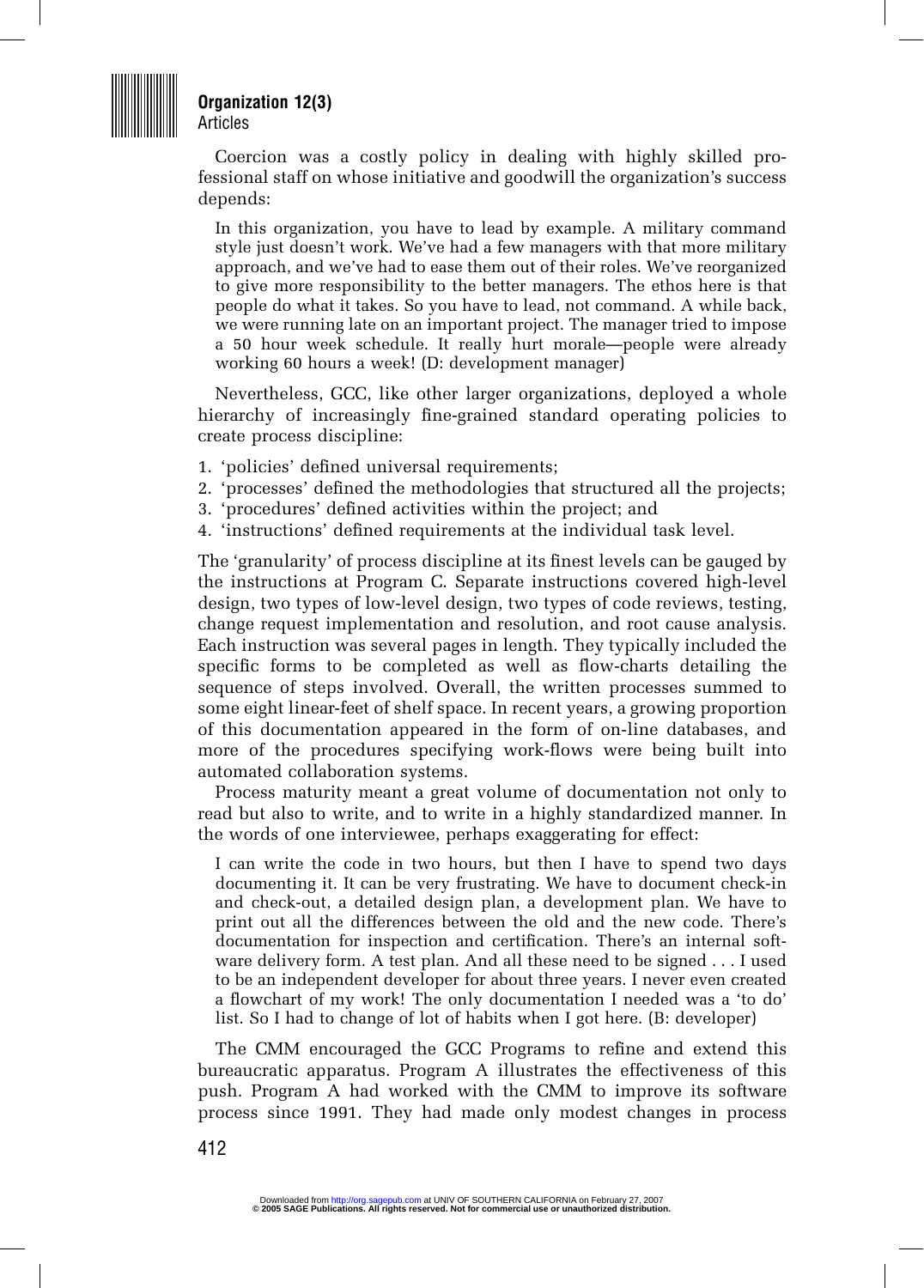

technology, but had nevertheless cut development costs for comparably complex projects by 60 percent over 10 years. Over the period 1994–8 alone, the cost of software development for the average project was reduced by 23 percent, from 255 staff-months to 200, and productivity increased from 475 lines of code per staff-month to 560. Error rates in the late 1970s were about 7 errors per 1000 lines of developed code; by the end of the 1990s the average rate was 0.7. Project cycle times were reduced by between 5 percent and 20 percent over the most recent fiveyear period. And the accuracy of planning was considerably increased: the average effort variance ( = (actual–estimated)/estimated) fell from 40–50 percent in the early 1990s to less than 20 percent in the late 1990s.

Contingency theory (Burns and Stalker, 1961; Lawrence and Lorsch, 1967; Galbraith, 1977) teaches us that the scope for process standardization and formalization such as recommended by the CMM is closely related to the degree of routineness versus the uncertainty of the organization's key tasks. In some GCC Programs, the basic tasks were more routine than in other Programs; indeed, the level of detail in the process varied across Programs according to the average routineness of their tasks. In comparison with Program C, for example, its sister Program D dealt with a broader range of technologies and these technologies evolved more rapidly. Not surprisingly, Program C was considerably more mature in its process than Program D, and its process was more controlled at finer degrees of granularity.

Within Programs too, the tasks of different departments differed in their degree of uncertainty. For example, at Program D, one department was responsible for defining site requirements, planning and procuring hardware, getting it to the site, and installing it, and this department, unlike the development department, did have detailed, formalized, standard operating procedures. At the other end of the spectrum, the engineering and technology (E&T) department at Program A handled tasks that were relatively much less routine than the Program's other departments. The E&T department manager explained:

Because of the nature of our work perhaps, we don't have anywhere nearly as much process as Development. We don't usually have a fixed delivery date. [. . .] Yes, we have to manage to our budget, but our process is only a few pages long. (A: project manager)

Notwithstanding these differences, all four Programs had pursued CMM certification and, as a result, all the departments in all four Programs had achieved high (Level 3) or very, very high (Level 5) levels of bureaucratization. Moreover, they had done this while keeping personnel turnover below the industry average, filling open positions relatively quickly, and maintaining relatively modest levels of compensation and limited financial incentives (as compared with software organizations that produced software products or provided services to commercial sector clients).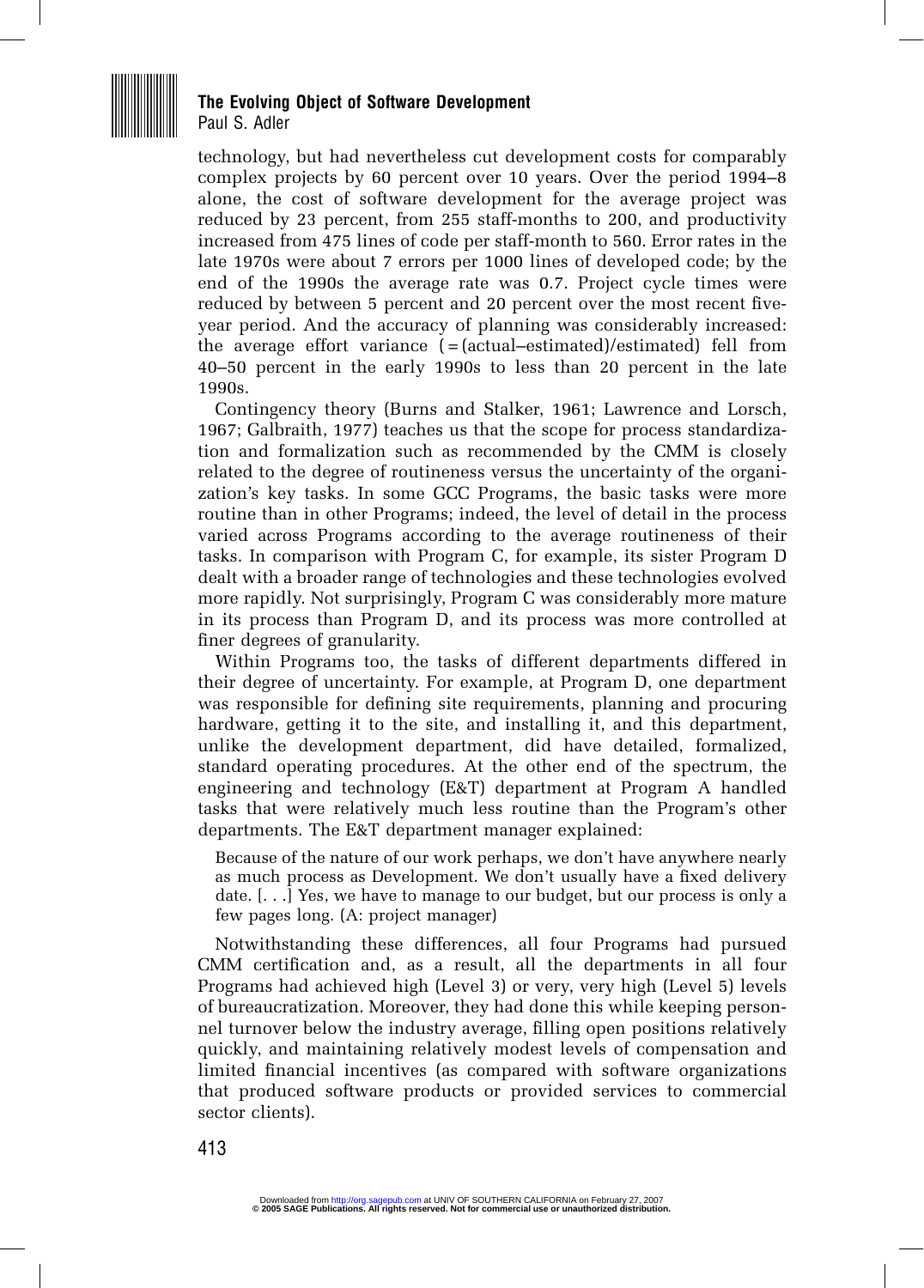

In order to understand how these efforts had transformed the development process, I interviewed between 15 and 22 people at all levels in each of these four Programs. Interviews lasted approximately one hour. They were tape-recorded and interviewees were assured anonymity. The recordings were transcribed and edited versions were sent back to interviewees for review and correction. I also consulted voluminous internal documentation from each of these Programs, as well as documents from corporate entities supporting them.

## **The Influence of the CMM on the Object of Software Development**

## **The Technical Dimension: Reducing Task Uncertainty**

If regularities can be found in an innovative task, the same degree of novelty in the task's *output* can be achieved with less uncertainty in the task *process*, increasing the latter's efficiency and stability. Interviewees argued that it was possible to impose more discipline on the more routine parts of the work without impairing, and indeed improving, the flexibility needed for the less routine parts:

Even when tasks are more innovative, you can still get a lot of advantage from process. You need to sit down and list the features you want in the system, and then work out which are similar and which are different from your previous work. And you need to make sure the differences are real ones. You'll discover that, even in very innovative projects, most of the tasks are ones you've done many times before. Then, for the tasks that are truly novel, you can still leverage your prior experience by identifying somewhat related tasks and defining appropriate guidelines based on those similarities. They won't be precise instructions of the kind you'll have for the truly repetitive work: but these guidelines can be a very useful way to bring your experience to bear on the creative parts of the work. (B: testing, formerly with Program A)

The standardized, formalized process fostered by the CMM stabilized the object of work, which meant less chaos and more intelligibility:

Before I came to GCC, I worked for a very small software firm doing business software. It was what the SEI folks would call a Level 1 organization—completely ad hoc. No documentation, no design reviews, no standardized testing. So there was a lot of chaos and rework. . . . In a place like this, everything is more organized, and you know exactly where you are in the development process. I like the fact that you know where you're up to and how to do your work. It's more streamlined and there's less rework. (C: developer)

One important effect was improvement in the organization's capacity for planning, which helped reduce trial and error in resource allocations and schedules:

Our process is so mature that we have great estimating data. We can develop a really accurate estimate for a bid on a project in a matter of hours. (A: developer)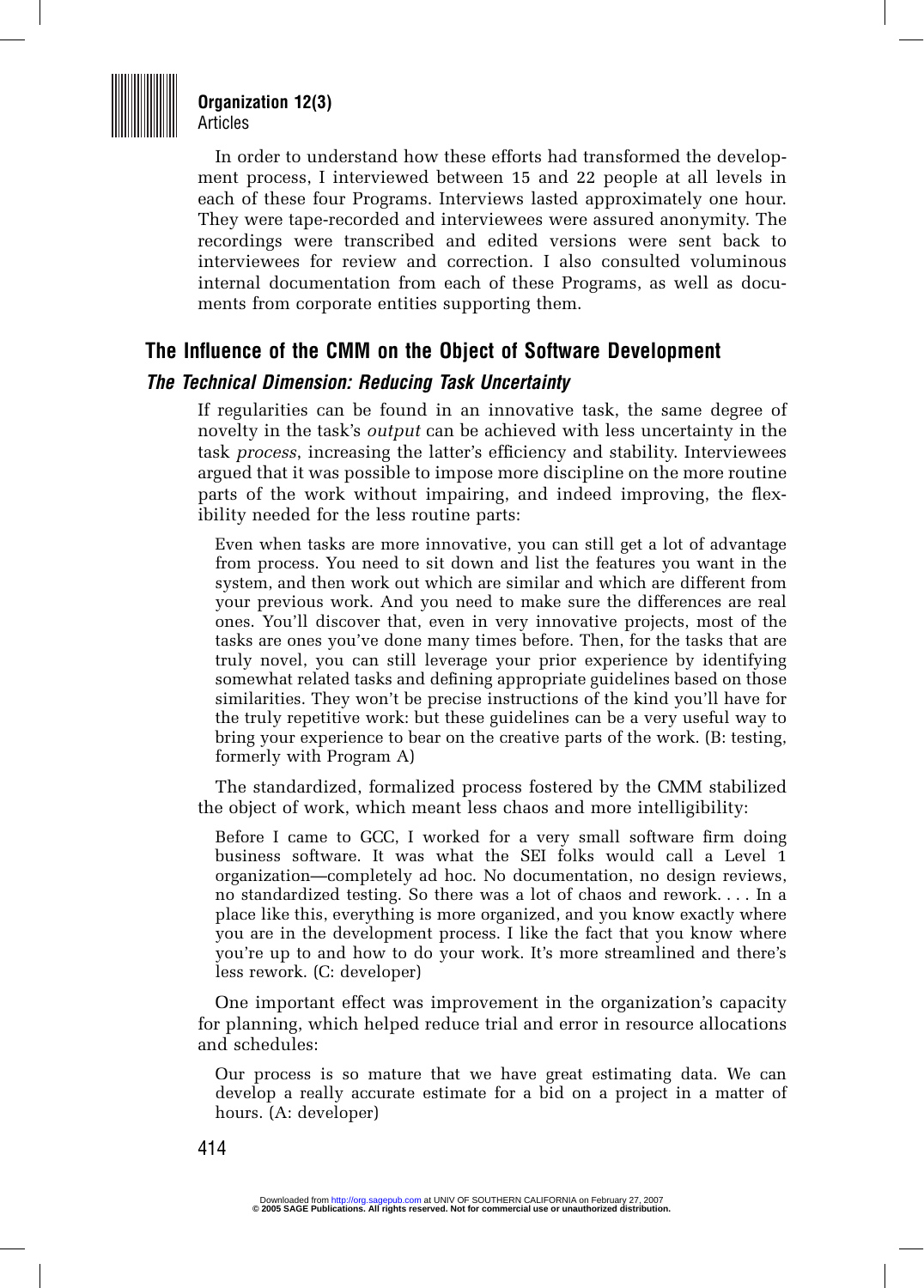

#### **Mastering Complexity and Interdependence**

Reducing uncertainty facilitated the management of the interdependence and complexity that are involved in large-scale systems development. The CMM also contributed more directly to this mastery by 'expanding' the object socially, both in its mental representations and in its objective reality. <sup>8</sup> Instead of each functional department working on its own task in siloed isolation, the tasks were now part of an integrated whole:

Our policies and procedures mean that I have better information on what we're trying to do because we have better requirements documents and better information on how to do it with Instructions etc. At Level 5 versus Level 1, I'm more confident we're all playing to the same sheet of music. Looking across the organization, process also means that managers understand better the way the whole system works, so they are all playing the same game. . . . That gives me more confidence that my piece will fit with the rest of the system. (C: developer)

This social expansion of the object was directly related to the technical expansion represented by the greater documentation burden in the developers' work. Many interviewees saw this documentation as the necessary support for an imaginary dialogue with previous and future developers and with other people who are working on the code:

I think that our process—and even the paperwork part of it—is basically a good thing. My documentation is going to help the next person working on this code, either for testing or maintenance. And vice versa when I'm on the receiving end. (C: developer)

Process maturity also expanded the object of work to include dialogue with customers on requirements and progress monitoring. This facilitated coordination between organizations:

One of the main reasons I came back from the client to Program A was because I like working in a more mature organization. When I worked at the client, it was a real eye-opener—and very frustrating. We'd been working for four years, and reached a major milestone, and only then discovered that the system didn't work. The contractor [that we were working with] had managed to hide the problems from the customer [i.e. us] for four years! Their process was so weak that they couldn't manage the project on their end nor provide us with good progress data. The chaos was terrible, and it showed up in atrocious [personnel] turnover—over 40 percent per year! Once I got back to Program A, the contrast was really striking. We knew exactly where we were at any given time, what we were doing, and why. (A: testing)

#### **The Symbolic Dimension: Assuring Legitimacy**

The commitment of these GCC Programs to the CMM meant in practice that the object of work also expanded to include ensuring conformance to the CMM standards and ensuring successful certification of that conformance. Process conformance therefore competed with technical performance priorities: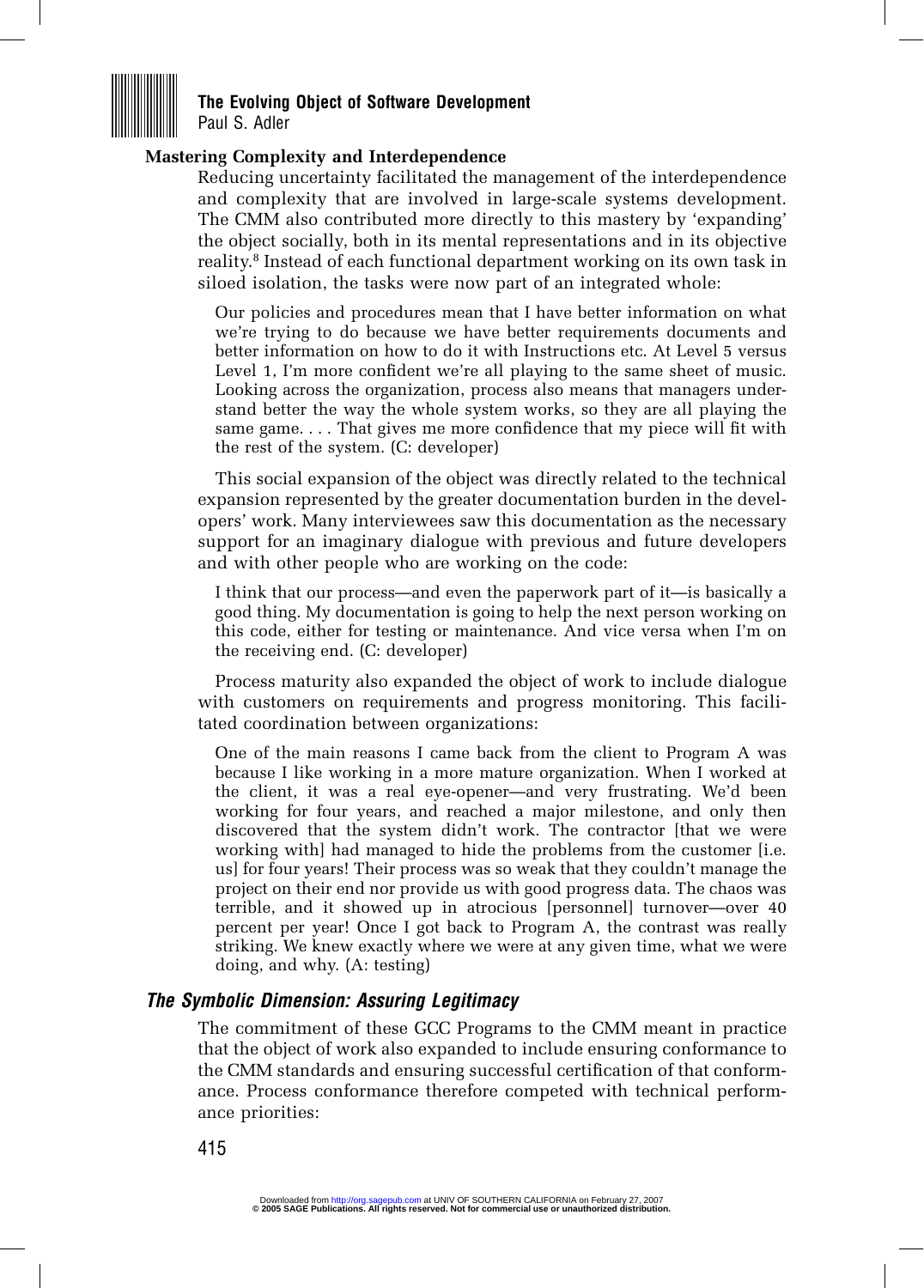

Lower-level managers juggle the needs of the customer and the pressures from GCC upper management. And upper management is focused primarily on things that strengthen GCC's position for obtaining future work rather than what we need to retain current work. So, even though the requests for things like CMM ratings may have no value-added for our immediate assignment, we do them anyway. (A: developer)

These competing priorities reflect the tension between technical and symbolic demands as described by institutionalization theory. Clearly, part of the CMM effort was 'for show,' at least in its earlier phases and in the less mature organizations:

The evaluation and CMM SCE forced us to update our documents. We didn't really change anything in how we work though. (D: developer)

Before the evaluation in May and the Action Team work got underway, I was pretty skeptical about our Program management's commitment to moving further ahead on process. I just didn't think management would take it seriously. I was sure it was a one-time effort to get past the evaluation and then we'd drop it. That's happened before: we run around to document stuff because we have to get past some evaluation, then it's dropped. The bottom line here is the product. That's how we get paid. Process and support activities are basically just overhead. So I was pleasantly surprised to see that senior management really was committing to this as a new way of doing business. (D: project support staff)

The challenge of CMM certification was to 'map' the Program's existing practices to the CMM's Key Process Areas (KPAs, as described in Table 1). In some cases, this mapping exercise revealed existing practices to be satisfactory, and the mapping was therefore experienced as a wasteful burden; in most cases, however, the CMM provided guidance for process improvement efforts. Program C had long worked under Department of Defense Military Standards for quality, so the discipline of the CMM was experienced against that backdrop, but its experience was otherwise representative:

Most of our CMM work has been focused on translating what we already do into the CMM KPAs. We were doing virtually all the KPAs anyway, just because you can't manage large-scale projects without doing something like what the SEI is recommending. The first SCE team told us they knew that we must have good procedures and that everyone followed them because everyone told us the same thing; but, they said, the process must have been tattooed on the inside of eyelids because they couldn't find them written down anywhere. So we spent the next year putting them down on paper. For example, we had an informal training and mentoring program and, when we got serious about the CMM, we wrote it down. Writing the process down has had some great benefits. It's made us think about how we work, and that's led to improvements. For example, formalizing the training program has helped bring some outliers into conformance. And we formalized the SEPG [Software Engineering Process Group] process, and that has helped stimulate improvement. (C: training staff)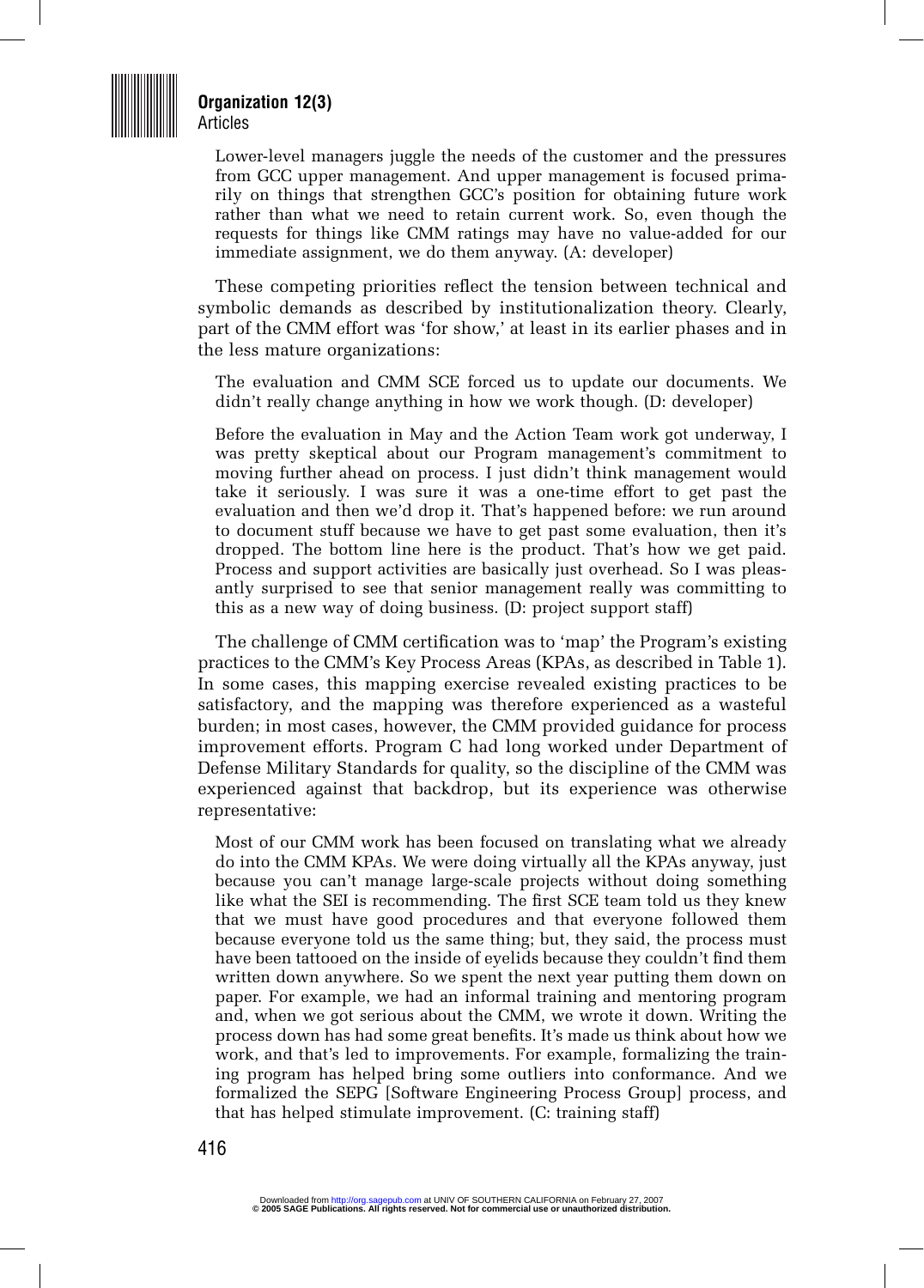

As predicted by institutionalization theory, organizations under conformance pressure sought to buffer their core by creating specialized staff roles. Program A used process engineering and quality assurance (QA) staff as 'shepherds' to help line groups prepare for external process audits:

The shepherds were the greatest gift. We could rely on the shepherd to explain to us the CMM KPAs and work out with us how we could satisfy them. And we could vent all our frustrations on them too! Each time, the evaluation was a really irritating interruption. But there was a concerted effort to keep them out of the way of the technical people. (A: developer)

**Symbolic versus Technical Tasks** Institutionalization theory often takes a cynical view of the role of symbolic conformance; among interviewees in these four organizations, assessments were more nuanced. Many felt that the CMM offered a compelling model of a better process (what Engeström calls a 'more advanced model' of the activity system):

> The CMM is helping us move ahead. Just to take an example, even if the CMM didn't exist we would need a technology change management process [a Level 5 KPA]. Of our 450 people, we have about 50 people in CM [configuration management], QA, and data management. To move them from one process to another is sometimes like herding cats! The CMM helps us in that by providing an industry-validated approach. (C: Program manager)

In their debates against proponents of alternative organizational development scenarios, proponents of the CMM had the advantage of this cultural-historical validation.<sup>9</sup> Other interviewees expressed more negative views of the conformance task. One concern was that the CMM prescribed certain features of the development process and, in doing so, substituted its own 'wisdom' for the results that might emerge from a more self-directed organizational learning process.<sup>10</sup> This excerpt illustrates:

SEI has encouraged people to think that progress will come from 'implementing' the KPAs, when you really need to decide which KPAs matter to your business and how you should pursue them. Many organizations, even some people in our Government Systems Group, think they need to implement all the requirements of every Level. So the CMM ends up being seen as externally coercive rather than as an internally motivated improvement process. You can get a false sense of security when you force your way to certification—or a false sense of failure if you try to force your way and fail. (B: process engineer, formerly with Program A)

A second concern—expressed by some of the interviewees in the two Level 5 Programs, A and C, albeit only a minority—focused on the value of some Level 4 and 5 practices:

We struggled to get past Level 3. Level 3 seems to give you most of the CMM's benefits. Frankly, Levels 4 and 5 haven't changed or helped much. Beyond 3, documenting the technology management process didn't really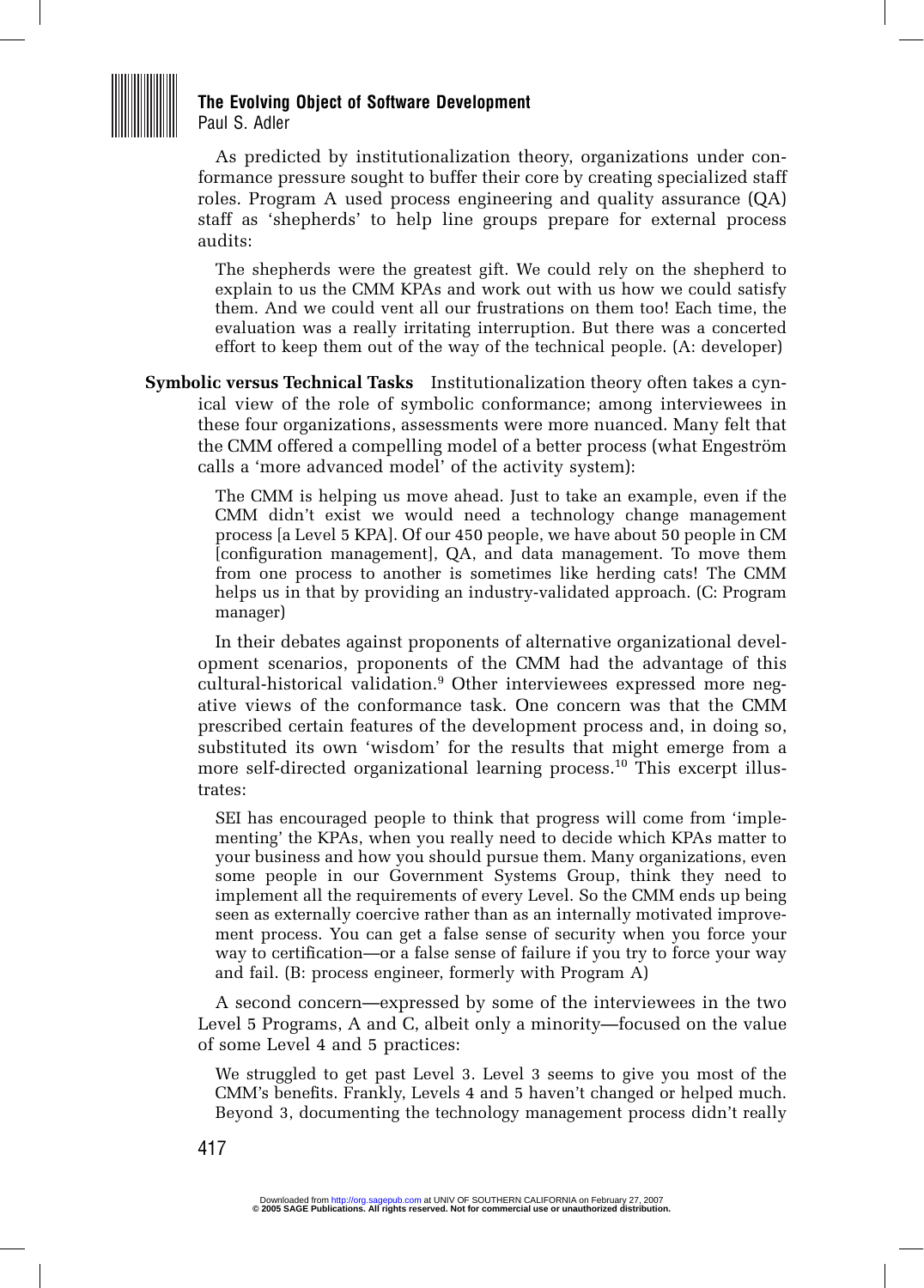

do much for us: we manage to change technology pretty effectively without formalizing that process. But on the other hand, defect prevention has been very useful. (A: contract officer)

I think Level 3 was worth doing. But most of Levels 4 and 5 just don't seem to add much. It isn't about everyday stuff anymore. We are doing most of these processes, and documenting them adds a lot of cost but not much value. (C: quality assurance staff)

Notwithstanding these reservations, the upside of external legitimacy pressure was that this pressure could facilitate internal change:

I can see that external evaluations are a very important learning tool. It's just like in college: 90 percent of what the student learns is in the week before the test! So we do need the test to create that incentive. But it's not an end in itself. The real issue is: Is passing the test just a veneer? That depends on how the managers treat the test—as an opportunity to put some banners on the walls, or as an opportunity to focus attention and get some real learning done. At Program A, we have reached (well, almost reached) the point where people like the tests as an opportunity to show off their improvements. (B: process engineer, formerly with Program A)

## **The Social-Structural Dimension: Software's Use Value vs. Exchange Value**

CHAT reminds us that the object of developers' activity at GCC was not only to produce use value—code and CMM certifications—but also, and more fundamentally, to produce exchange value—to generate fees and profits. This section reviews in turn how the CMM helped support the creation of use value and how the use-value/exchange-value contradiction shaped the object of work.

**Creating Use Value** On their first exposure to a high level of maturity, many software developers felt dismayed that they now had to conform to alien rules and procedures where they had previously enjoyed great autonomy and had simply relied on their professional skills to create high-quality code. But, after gaining experience with the more bureaucratic process, many of my interviewees had come around to seeing this formalized process as a better way to create better code. Interviewees often expressed themselves in terms such as these:

> Where I used to work before I came to GCC, the development process was entirely up to me and my manager. What I did, when I did it, what it was going to look like when it was done, and so forth, was all up to me. It was very informal. Here everything is very different. It's much more rigid. It's much more formal. A lot of people lay out the schedule, the entire functionality, and what I'm going to be accountable for—before I even get involved. . . .

> When I got here I was kind of shocked. Right off, it was 'Here are your Instructions.' 'So what does this tell me?' 'It tells you how to do your job.' I thought I was bringing the know-how I'd need to do my job. But sure enough, you open up the Instructions, and they tell you how to do your job: how to lay the code out, where on the form to write a change request number, and so on. I was shocked.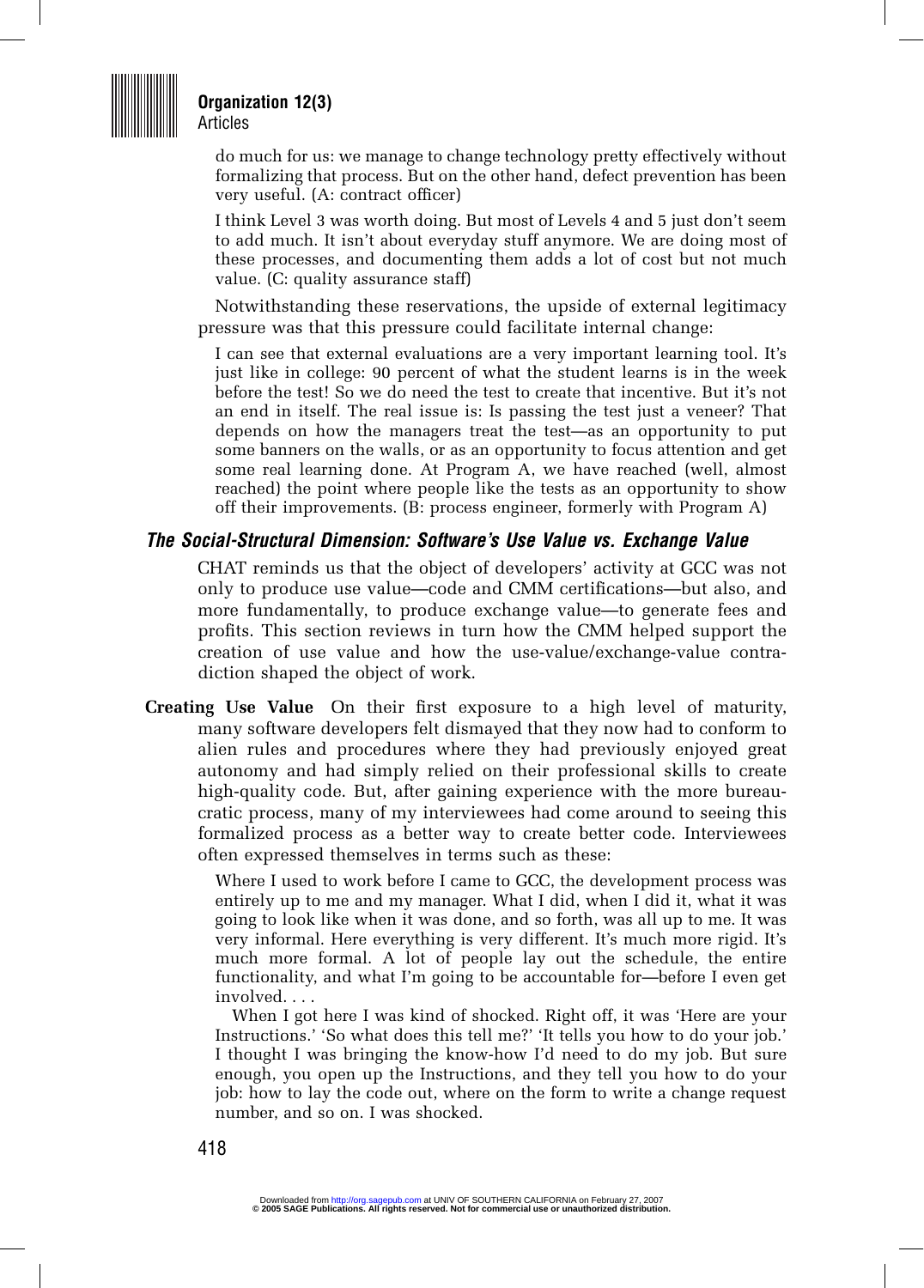

But I can see the need now. Now I'm just one of 30 or 40 other people who may need to work on this code, so we need a change request number that everyone can use to identify it. It certainly feels restrictive at first. They explained the Instructions and the whole Program C process to us in our orientation seminar, but it's hard to see the value of it until you've been around a while. Now I can see that it makes things much easier in the long run.

I hate to say it. As a developer, I'm pretty allergic to all this paperwork. It's so time-consuming. But it does help. You've got to keep in mind, too, that, by the time we see the Instructions, they've been through a lot of revision and refinement. So they're pretty much on target. (C: developer)

Reactions such as these need to be put in historical perspective. Some years prior to my research, rationalization had taken a form many developers experienced as alienating and coercive. Program C was an early adopter of process discipline in its earlier, pre-CMM incarnations in the Department of Defense Military Standards, and these standards afforded little opportunity for developer participation: '[Military Standard] 2167A was supposed to make coding a no-brainer' (D: development manager). But by the time of my study a decade or more later, the Level 5 Programs had pushed the rationalization of the process further, and the process had taken a more participative and enabling form:

The first phase, in the late 1980s, was conformance. We had developed our standard process—a big fat set of requirements and standards—and most managers felt that it was just a matter of ensuring that people were implementing it. The second phase, in the early 1990s, was enlightenment. This phase coincided with our big TQM push. We started getting workinglevel people involved in improving things. The third phase, running between about 1994 and 1998, was empowerment. The word might sound trite to some people, but we had the process framework, and we had the involvement, so we were really ready to delegate more autonomy down to the projects and the tasks. (A: Program manager)

Participation was a key factor in ensuring that developers saw the formalized process as supporting rather than merely constraining their work. Process maturity—as these GCC units had implemented it—had expanded the object to include not only inter-functional coordination and documentation but also process development:

As compared to say 20 years ago, I think there's more involvement by developers in defining and tailoring project S&Ps [standards and procedures]. Back then, we pretty much accepted them passively, like rules of the road when you're driving—even when we had very definite opinions about them! (A: systems engineering)

The most advanced form of this combination of discipline and participation was the 'tailoring' process, formalized in the Tailoring Cycle. Here, the project manager was supposed to consult with the project staff on how the established development standards and procedures might need to be modified to accommodate the specific requirements of the project: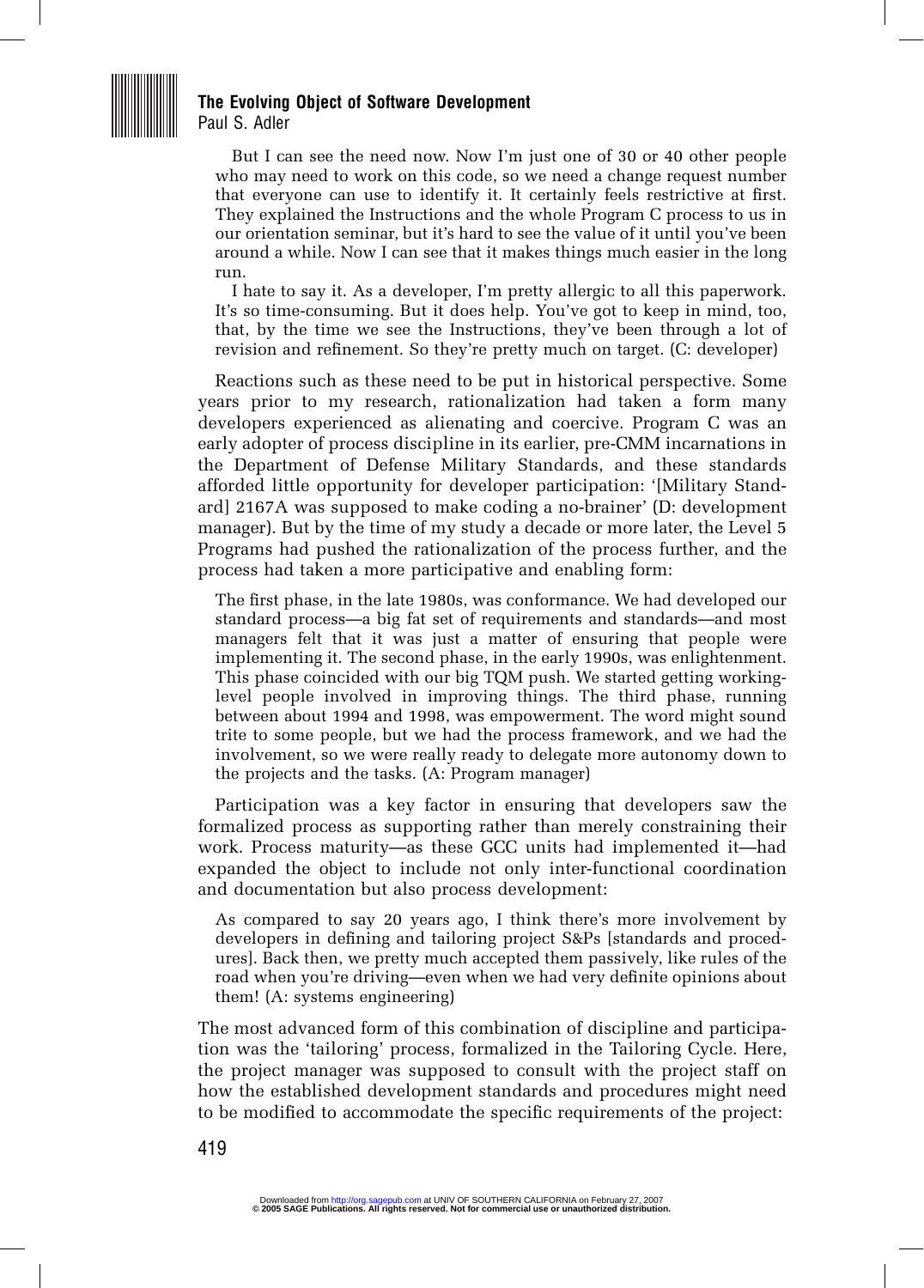

We always say at Program A that 'People support what they help create.' That's why the Tailoring Cycle is so important. As a project manager, you're too far away from the technical work to define the S&Ps yourself, so you have to involve the experts. You don't need everyone involved, but you do need your key people. It's only by involving them that you can be confident you have good S&Ps that have credibility in the eyes of their peers. (A: project manager)

The Tailoring Cycle was not the only vehicle for participation in process definition. In Programs C and D, management encouraged staff to send suggestions to the Software Engineering Process Group (a standing committee of senior line and staff managers). Moreover, in all four Programs, but particularly in the two Level 5 ones, developers were regularly involved in process improvement projects. In Program C, for example, a recent survey revealed that 19.5 percent of the personnel had been involved in at least one such effort in the course of the previous year. The CMM Level 5 KPAs required a formalized process improvement process, and GCC implemented this requirement in a highly participative manner.

### **Exchange Value versus Use Value**

The contradictory nature of the commodity object was visible in several tensions. First, and most generally, interviewees were often aware that their process improvement efforts were all at risk of being overridden by a higher imperative. As the interviewee quoted earlier put it:

The bottom line here is the product. That's how we get paid. Process and support activities are basically just overhead. (D: project support)

The object of work was therefore fractured along hierarchical lines:

As I see it, GCC is a corporation, and that means it's run for the benefit of the major stockholders. So top management is incentivized to maximize dollar profits. Quality is only a means to that end and, in practice, quality sometimes gets compromised. I used to be a technical person, so I know about quality. But now I'm a manager, and I'm under pressure to get the product out—come what may. I just don't have time to worry about the quality of the product. I have a manager of software development under me who's supposed to worry about that. (D: development manager)

These tensions were particularly visible to the interviewees in the form of missed opportunities for process improvement:

One key challenge is maintaining buy-in [for process improvement work] at the top. Our top corporate management is under constant pressure from the stock market. The market is constantly looking at margins, but Government business has slim margins. That doesn't leave much room for expenditures associated with process improvement—especially when these take two or three years to show any payoff. (C: process engineering manager)

We could do better at capturing and using lessons learned. We have all the vehicles for doing it—presentations, newsletters, databases. But it takes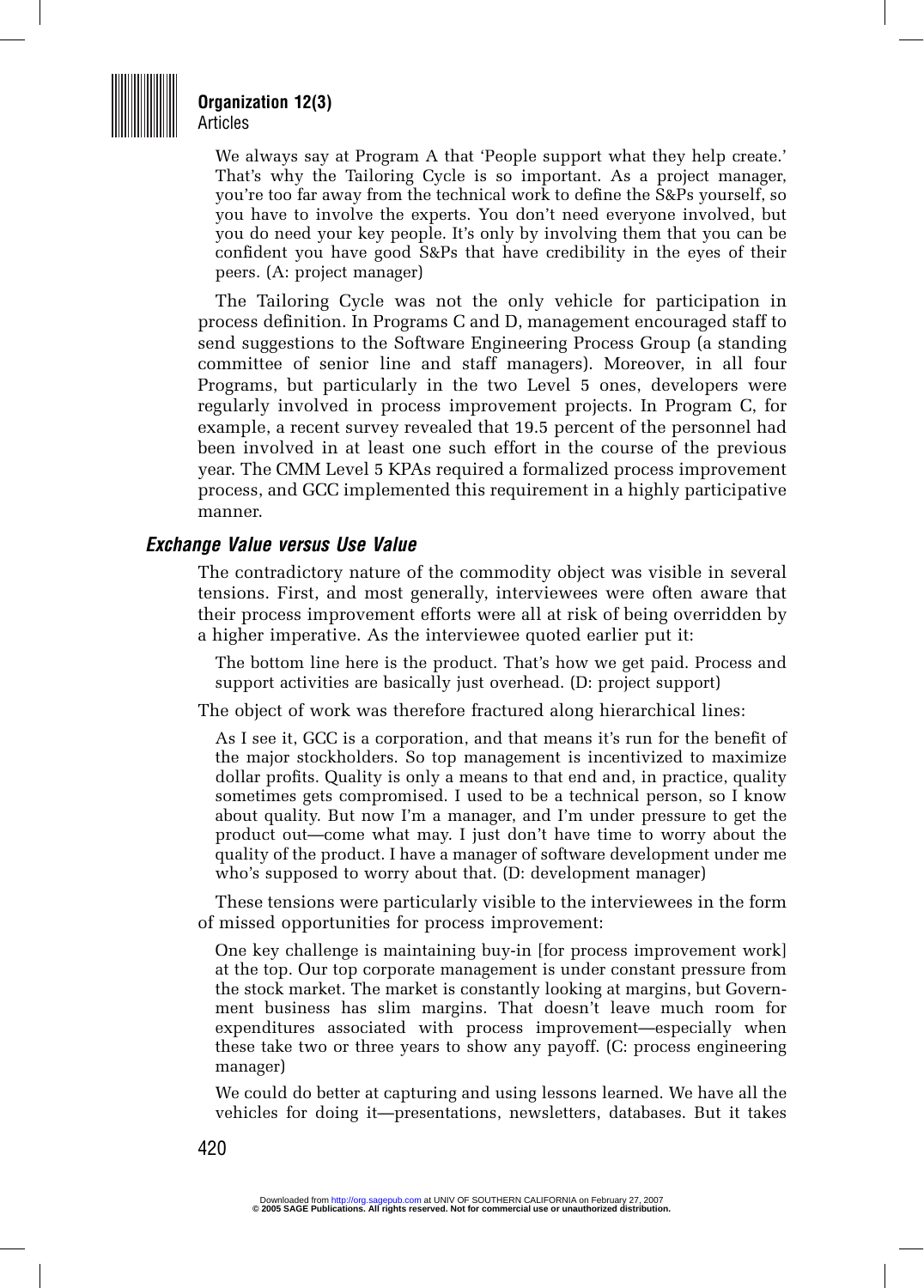

time. And there are so many competing priorities. In the end, it's all about profit and meeting schedules [laughs]! (A: project manager)

This contradiction was also visible in the gap between the expanded object of work as an enriched use value and the limited investment in tools and staff resources as costly expenditures that reduced exchange value:

There's no doubt that more process maturity means more paperwork. Some of it is good, and some of it is an impediment, especially from a productivity point of view. Unless we have the tools to automate this documentation, it has to slow us down. We still don't have the right tools. (C: project manager)

The key issue moving forward, I think, is that we still don't have the resources we need to devote to process. A Program of this size should have a full-time staff dedicated to our internal process maintenance. (C: quality assurance staff)

In sum, the CMM deepened rather than resolved the contradiction between use value and exchange value. The contradiction was certainly not resolved: the CMM expanded the object, but the constraints of 'profits and meeting schedules' remained in place, constantly engendering new tensions. Indeed, the contradiction had deepened: the constraints of profitability were increasingly—and more obviously—harmful to quality and process improvement efforts.

This latter proposition requires elucidation. In the earlier history of the software industry, it was the imperatives of 'profits and meeting schedules' that drove the managerial innovations needed to master larger, more complex, software projects. The constraints facing these innovations were those created by recalcitrant programmers defending their autonomy. Greenbaum quotes a programmer in the 1970s:

We never really established this as a policy, but what kind of job security would we have if we wrote everything down the way they wanted us to? We didn't like it when things got too out of control, but on the other hand would you see to it that your job was so standardized that it could be done by a monkey? (Greenbaum, 1979: 75)

As we saw, '[Military Standard] 2167A was supposed to make coding a no-brainer.' Nevertheless, in this early period, the exigencies of exchange value were progressive forces, breaking down obsolete craft models of organization that were incapable of mastering the challenges of largerscale, more complex systems development. Exchange value and use value expanded together.

In the later period, by contrast, process discipline was redefined, refined, and internalized by the 'collective worker' as a way to master their expanded collective task. Limits on organizational learning shifted from those created by individualistic developers defending their autonomy to those created by the fundamental structure of the capitalist enterprise and its subordination to the profit imperative. Developers had,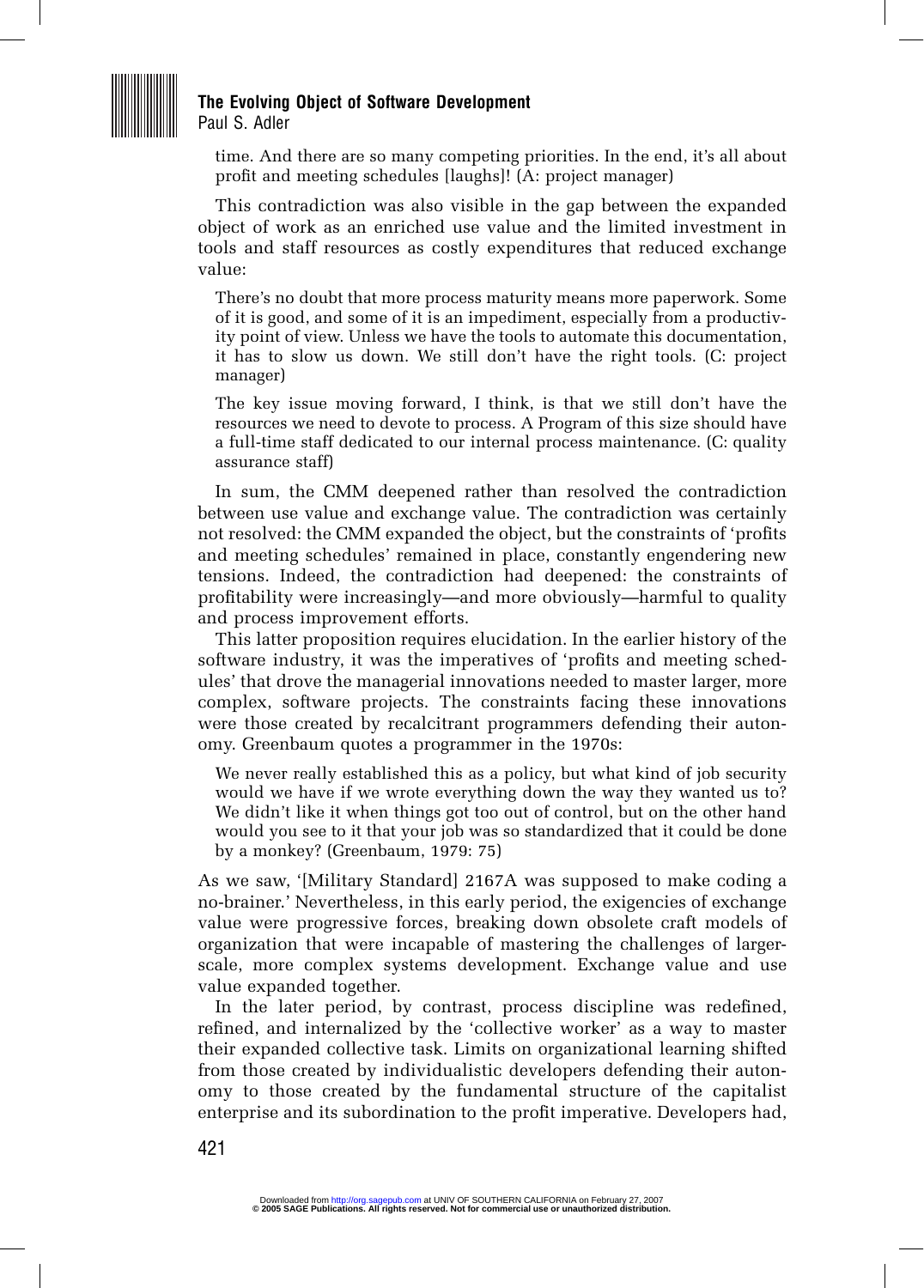

over this period, become increasingly conscious that the key issue was not how to preserve their individual autonomy (and how to reconcile this defense with their frustration when 'things got too out of control'), but rather a deeper one— how to abolish the fetters created by the capitalist form of enterprise.

## **Bureaucracy: Simultaneously Mock, Enabling, and Coercive**

The previous three sections have sketched the mutations of the software development object under the influence of the CMM; in this section, we ask: to what form of organization does such an object correspond?

Clearly, these were highly bureaucratized organizations, in the technical sense of the term. The CMM had led to an increase in standardization, formalization, specialization, hierarchical differentiation, and the creation of specialized staffs. But what *kind* of bureaucracy was this? In his classic study, Gouldner (1954) identified three forms of bureaucracy. In a 'mock' bureaucracy, rules are promulgated for their symbolic value but ignored in practice (e.g. no-smoking rules). In a 'representative' bureaucracy, rules serve the interests of both managers and workers and are typically developed jointly (e.g. safety rules). In a 'punishment-centered' bureaucracy, rules serve to legitimate management's right to sanction workers in areas of labor–management conflict (e.g. taking company property for personal use). These distinctions are echoed in more recent research on the symbolic aspects of bureaucratization highlighted by institutionalization theory and on the distinction between enabling and coercive bureaucracy developed in some of my own work. The analysis presented in the preceding sections suggests that we should not interpret these three 'patterns' as mutually exclusive; rather, they coexist. This coexistence, however, demands theorization.

## **Mock and Real**

The bureaucracy of these GCC units was simultaneously mock and real. The units were simultaneously concerned with the symbolic effects and the technical effects (either punishment or representative) of their formalized development process. The possibility that symbolic and technical pressures can operate simultaneously is acknowledged by Scott (2003); but in his account, as in many others in the institutionalization theory perspective, the symbolic aspects tend to displace the technical. In particular, much work in institutionalization theory has propagated the idea that late adopters of organizational innovations are motivated primarily by symbolic conformance benefits and use various buffering techniques to avoid any change in their technical core. Whereas GCC's Program A was a relatively early adopter, its other Programs were not; nevertheless, in all four cases we saw genuine efforts to improve the technical core, efforts that were both stimulated and dampened by institutional conformance pressure. The cynical pathos of much institutionalization theory is belied by the fact that sometimes the technical and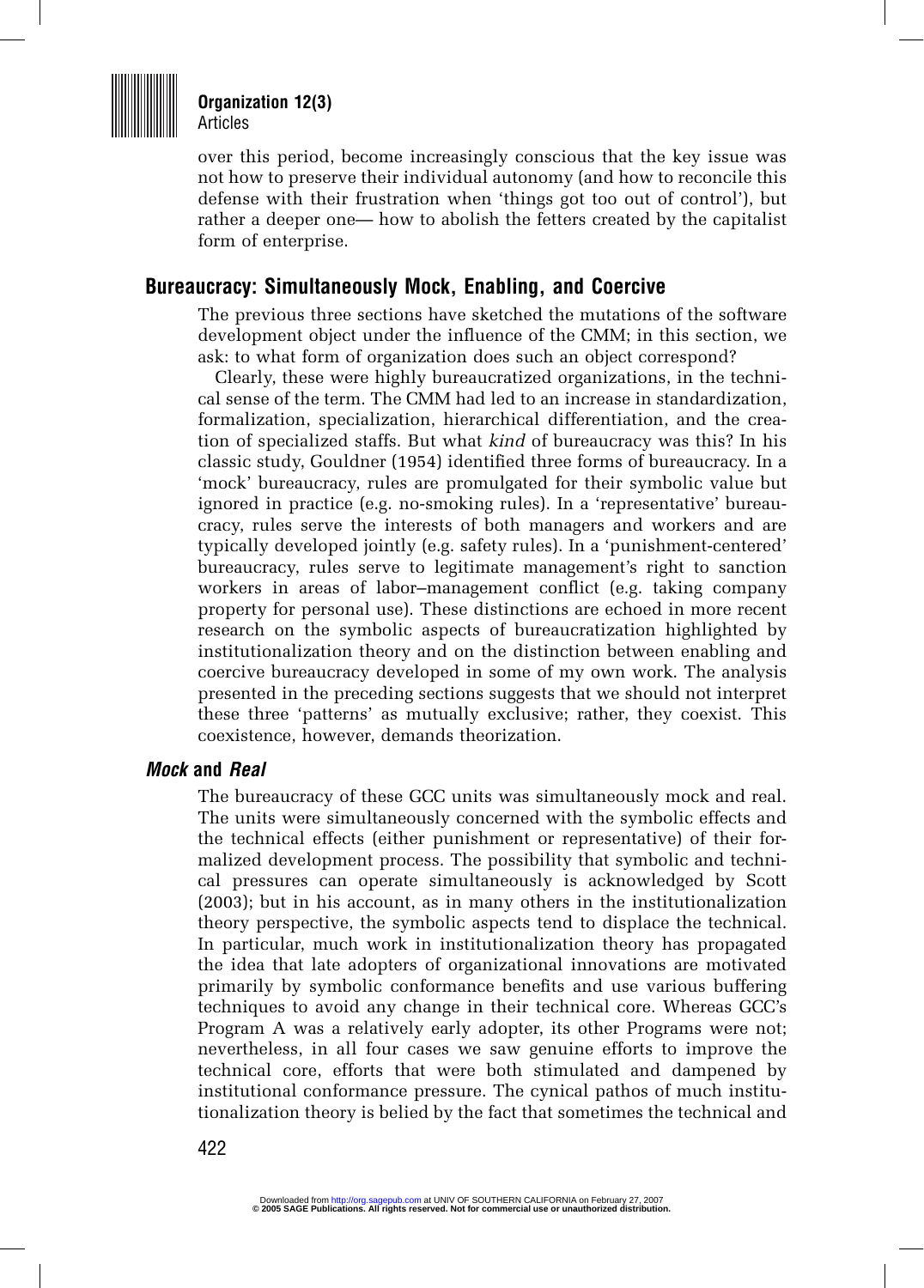

symbolic functions reinforced each other, as when an upcoming assessment prompted technical improvements.

## **Coercive and Enabling**

The coexistence of a punishment-centered and a representative function presents a deeper conceptual challenge. This coexistence is rarely explicitly acknowledged in prior research. My own earlier work (Adler and Borys, 1996; Adler, 1999), for example, presented enabling and coercive forms as alternatives on a continuum. On the evidence of the previous section, such a representation misses something more fundamental: both functions of bureaucracy coexist and, moreover, this coexistence is of a very different nature than the coexistence of mock and real forms of bureaucracy.

The CHAT perspective invites us to see the representative/enabling and punishment/coercive functions of bureaucracy not merely as two considerations that are potentially conflicting but potentially reinforcing—as is the case with technical versus symbolic functions—but rather as two sides of a real contradiction, reflecting the fundamentally contradictory character of the object of production as use value and exchange value. On the one hand, the production process is a collective labor process, and its organization under the bureaucratic model represents an effort to facilitate that collaborative endeavor. On the other hand, the production process is a valorization process in which capital invested in equipment, materials, and wages seeks a profit, and its bureaucratic organization represents a system for coercing surplus labor from recalcitrant workers. The tensions that derive from this contradiction are not amenable to quantitative trade-offs: they are fundamentally disruptive since the two poles are qualitatively incommensurable.

The contradictory coexistence of enabling and coercive aspects of bureaucracy was visible in several use-value/exchange-value tensions in the GCC Programs I studied. $11$ 

**Differentiation vs. Integration** On the one hand (the use-value aspect), and consistent with the social expansion of the object, process maturity meant closer coordination with others in a broader range of functions. Although great emphasis was put on standards and plans as ways to ensure this coordination in a cost-effective manner, mutual adaptation requiring direct communication had also been strengthened (referring to Thompson's, 1967, three generic coordination mechanisms):

> Process means that people play more specialized, defined roles, but also that these specialists get involved earlier and longer as contributors to other people's tasks. If we analyzed the way a coder uses their time, and compared it with comparable data from, say, 15 years ago, we'd find the coder doing less coding because of more automated tools. They'd be spending more time documenting their code, both as it was being built and afterwards in users' guides. They'd be spending more time in peer reviews. And they'd be spending more time in design meetings and test plan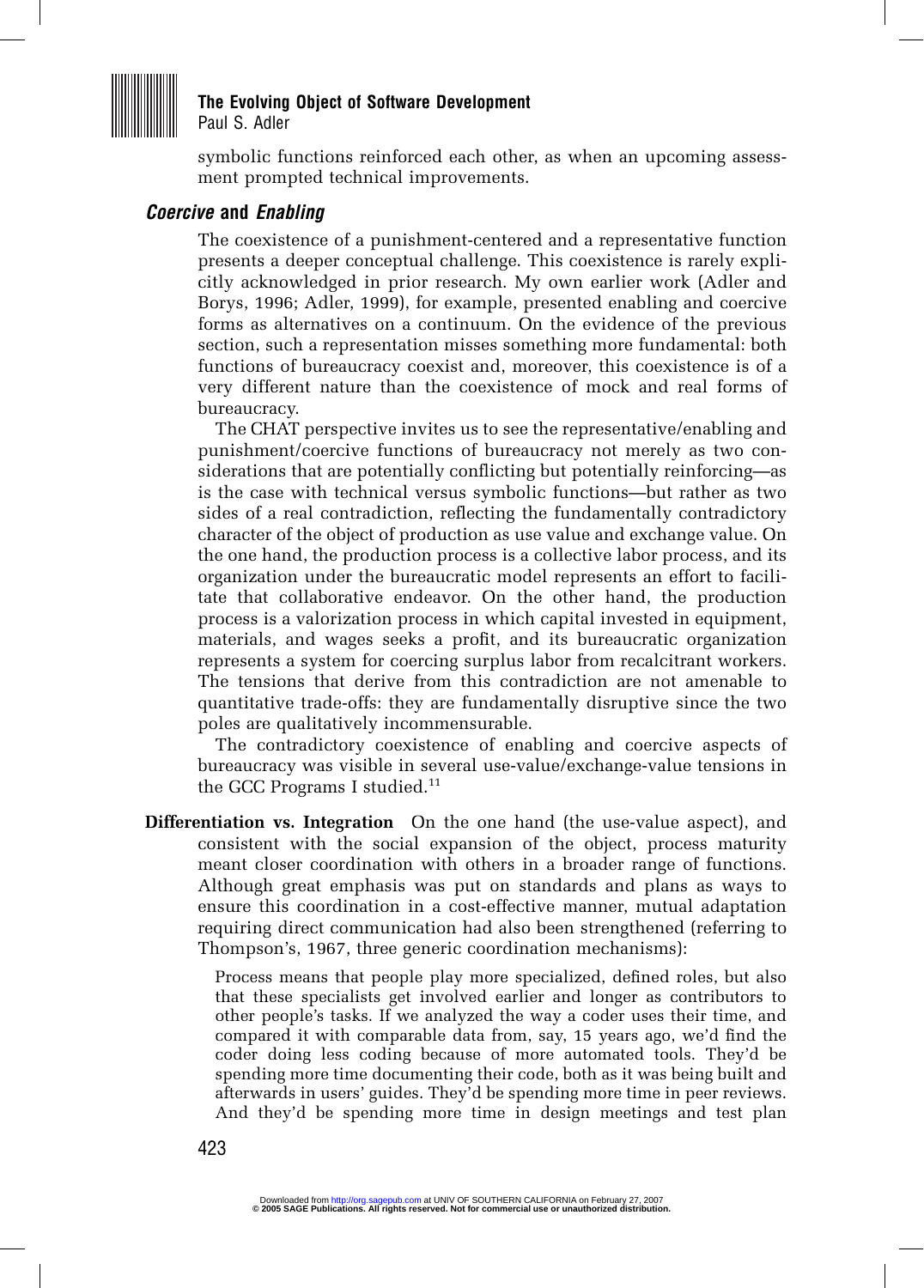

meetings. As for testers, we've consolidated some phases of testing. We used to do integration test, system test, operations test and acceptance test. Now we just do integration test and then a final independent test. That has reduced redundancy and the cost of testing, but now the testers are more involved in system concept definition and requirement definition activities. (A: quality assurance staff)

On the other hand (the exchange-value aspect), this more differentiated and more integrated division of labor was pregnant with contradiction, because, in a capitalist firm, competitive rivalry between departments creates enormous centrifugal forces.12 Indeed, cross-department coordination was a common problem for these GCC Programs, as is typically the case in larger, more complex capitalist firms. This is illustrated by the problems in the link between systems engineering (which was responsible for concept identification, system architecture specification, requirements specification) and software engineering (software design, code, unit test and integration). The situation at Program C was typical:

On most of our projects, different people fill the two roles, systems engineering versus software engineering. (On smaller projects, the same person may have both roles.) As with any interaction between two groups, there have been communication gaps between them. There are a variety of reasons: the systems engineers point to the software engineers and say 'They didn't read what I wrote,' and 'They don't understand what I mean,' and the software engineers point back and say 'They didn't specify the requirements adequately,' 'The requirements are inconsistent,' and 'That wasn't in the requirements.' It gets even more challenging when the requirements changes keep coming up to the day before delivery. (D: process engineer, also works with Program C)

**Community vs. Autocracy** On the one hand (the use-value aspect), GCC managers understood that process maturity required a high level of employee motivation and participation; on the other hand (the exchangevalue aspect), the vertical authority structure characteristic of the capitalist firm—reflecting the fact that managers are agents not of employees but of owners—created a constant risk that managers would veer off from collaboration into coercion. GCC management was constantly struggling to avoid this costly eventuality, but it was a struggle they could never entirely win:

> By and large, we haven't had too much difficulty bringing our managers around to this more collaborative approach. But we choose our project managers with an eye to their commitment to collaboration too. We did have a problem with one staff person. He had a very difficult relationship with the project people he was supposed to be helping. We got a lot of complaints that he was trying to force the projects to conform to his idea of how they should function. We tried to counsel him and get him to work in a more cooperative way. But he just wouldn't ease up. Eventually we just had to let him go. And we had quite a battle with one Program manager when he wasn't picked to head a new project: we felt he just wasn't enough of a team manager. We didn't initially have any questions on the employee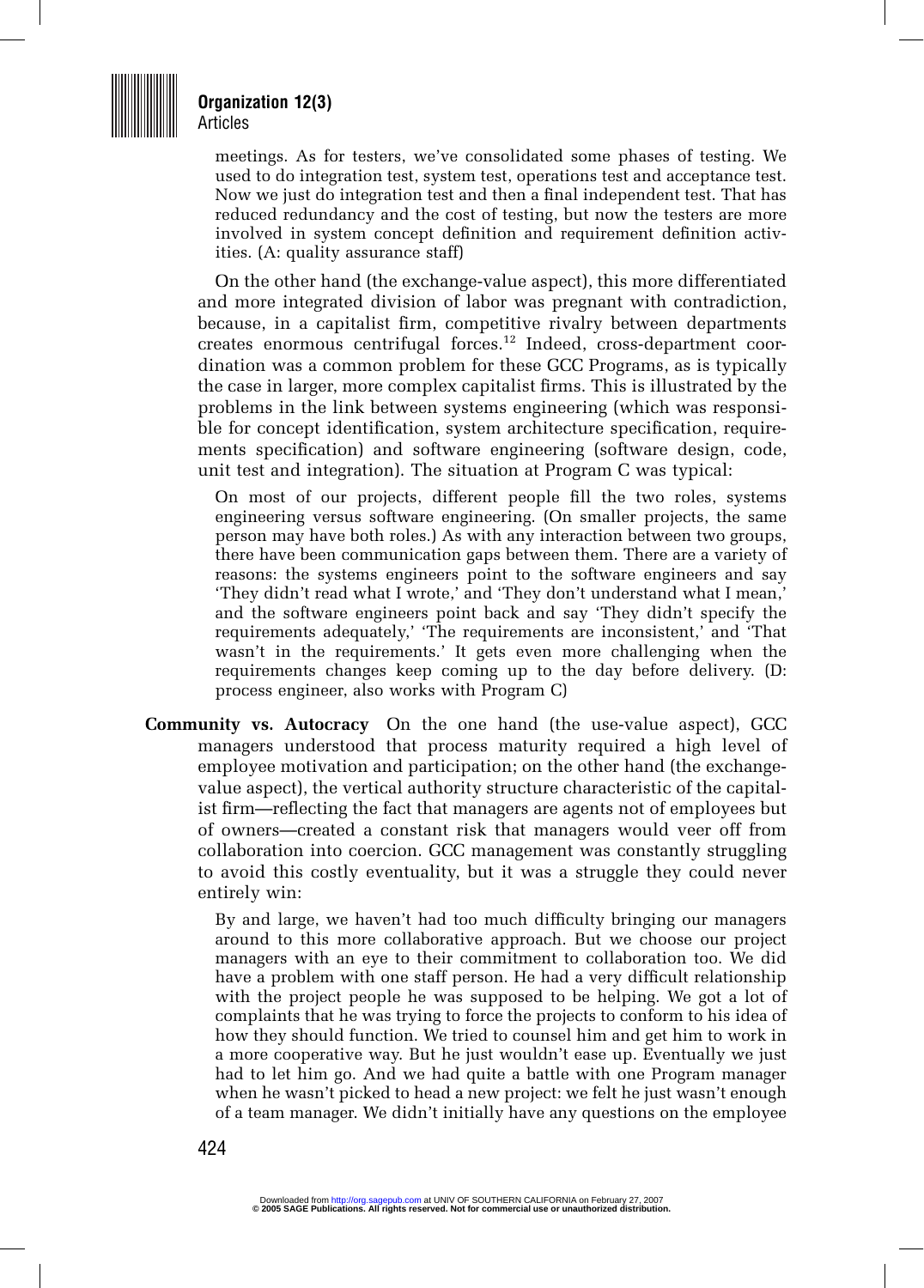

survey about your boss. Frankly, people were worried that managers might retaliate. But now we do, and we find the data very useful in surfacing management problems. The earlier rounds of the survey did show some big communications problems in some groups. Counseling often helped, and in some cases we moved people out to other positions. (A: Program manager)

This contradiction was also visible in tensions that disrupted collaboration with clients. The CMM encouraged extensive coordination and collaboration with the client (the use-value aspect), but divergent performance pressures (the exchange-value aspect) could easily pull the parties apart:

The biggest problem here has been the customer and getting their buy-in. At Program A, our customer grew towards process maturity with us. Here [at Program B], we started with a less mature client. Some of the customer management even told us that they didn't want to hear about QA or our quality management system—they saw it as wasteful overhead. When you bid a project, you specify a budget for QA and so forth, but if they don't want to pay, you have a resource problem. And once you get the contract, then you start dealing with specific project managers within the customer organization, and these managers don't necessarily all believe in QA or simply don't want to pay for it out of their part of the budget. On the Y2K project, the customer kept changing standards and deadlines. Basically, we were dealing with a pretty process-immature customer, and that made it difficult for us to build our process maturity. Things have improved considerably since then. (B: process engineer, formerly with Program A)

**Enabling vs. Coercive Rules** On the one hand (the use-value aspect), the fabric of rules that coordinated work in these bureaucracies supported an enabling function; on the other hand (the exchange-value aspect), these very same rules supported coercion:

> I think formalized process and metrics can give autocratic managers a club. But it also gives subordinates training and understanding, so it makes the organization less dependent on that manager: he can be replaced more easily. Before I came to GCC, I worked for one of the most autocratic managers you can find. It was always, 'And I want that report on my desk by 5 p.m. today,' with no explanation or rationale. Compared to that kind of situation, an organization with a more mature process leaves a lot less room for a manager to arbitrarily dictate how you should work and when work is due. And a more mature process also means that there are more formal review points, so any arbitrary autocratic behavior by a manager will become visible pretty quickly. (D: quality assurance staff)

## **Conclusion**

This study of the CMM's impact on the object of software development yields a complex image. The technical dimensions of the object were transformed so as to reduce task uncertainty and to facilitate the mastery of complexity and interdependence. The symbolic dimensions of the object acquired greater importance owing to the pressure to achieve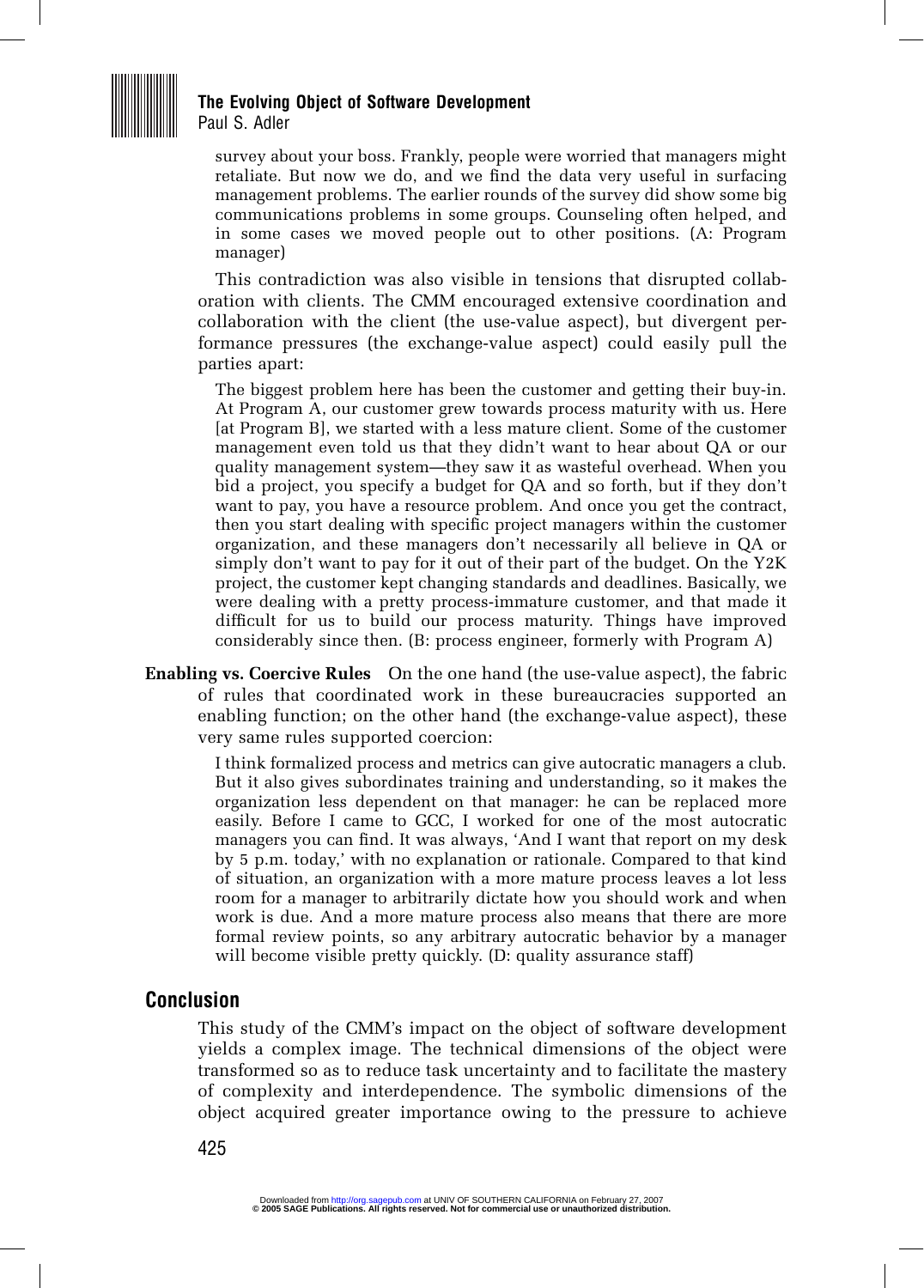

formal certification, and this both hindered and helped efforts to improve on the technical dimensions. The social-structural dimensions of the object continued to express the fundamental contradictions of commodity production, and the CMM served to deepen rather than resolve those contradictions.

With organization theory's progressive eclipse of contingency theory, we have tended to lose sight of the object of work—particularly its technical, objective, obdurate objectivity—as a factor in organization structuring. Cultural-historical activity theory is a way of retrieving the crucial insight offered by contingency theory, while preserving the insights of institutional theory, thus both broadening and deepening our understanding of the nature of the object and its effects on organization.

## **Appendix: Background on the Four Programs Studied**

## **Program A: CMM Level 5**

Program A has had a continuous contractual relationship with its customer for 30 years. Many employees have been attracted to Program A because of the high public profile of the customer. Historically, Program A has about 20 programs under way at any one time, each building and maintaining mid-sized (100–400,000 lines of source code) subsystems for the complex infrastructure required by the customer. Program A has relied mainly on established technology; however, over recent years, the Program's tasks have become more complex as the customer requirements and the associated technologies have evolved. The business environment has also become more demanding, with considerable pressure for more code reuse and tighter deadlines.

Unlike the other three Programs, direct customer pressure was not the proximate cause of Program A's commitment to the CMM. The Program's management saw the adoption of the CMM as an opportunity to improve their development process and as a way to add credibility for potential future customers. In 1991, the first formal, external Software Capability Evaluation (SCE) rated the organization at Level 1. The organization subsequently undertook several internal self-assessments. In 1996, the second evaluation rated it close to Level 3. In 1998, it was assessed as a Level 5 organization.

Over the past decade of process improvement efforts, Program A has seen its average effort variance reduced by over half. Average error rates have been reduced by 75 percent (and 50 percent in the past five years). Productivity has shown a consistent 6 percent annual rate of improvement.

## **Program B: CMM Level 3**

Program B's mission is to build information resource management tools for its government client to use in operations around the world: internal accounting, management information support, and so on. Program B's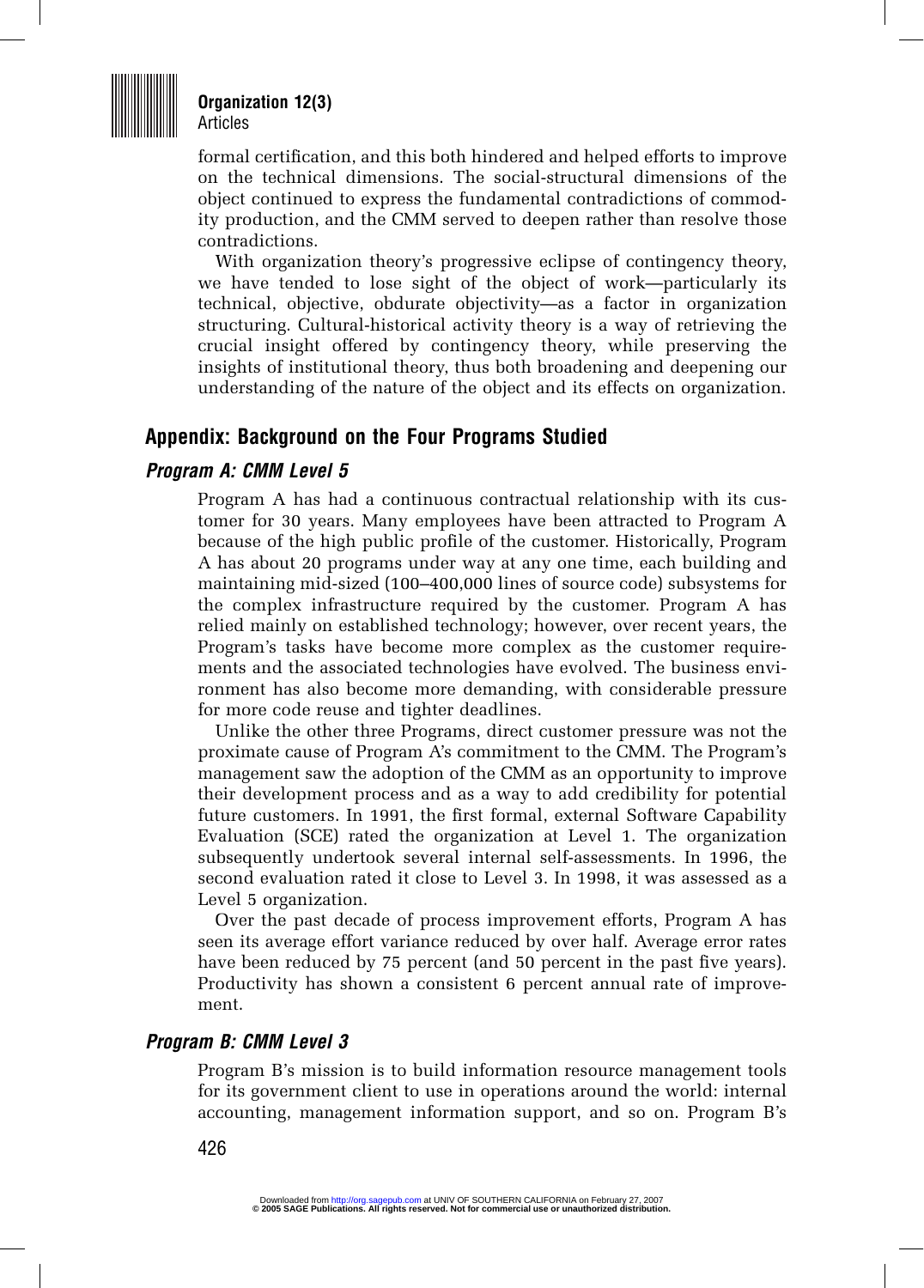

# **The Evolving Object of Software Development**

Paul S. Adler

staff develop new systems, maintain and upgrade old ones, and operate a Help Desk.

GCC won the contract in 1998 by promising to leverage GCC's experience in Program A to help Program B reach CMM Level 3 within 18 months. GCC replaced nearly 30 contractor organizations that worked largely independently of each other. Program B itself employs directly or indirectly about 300 people. The largest of its sub-programs employs about 90 people building and maintaining a system of some 700 files, comprising about 1 million source lines of code (MSLOC).

To help reach Level 3, several people were transferred from Program A. The two largest programs were each led by former Program A people, and Program A veterans staffed several other key management and staff positions. These people used Program A's process as a starting point, and Program B managers were mobilized to tailor this process to their requirements.

Program B's process efforts were slowed down by a very difficult Y2K program, which strained relations with the client. That completed, relations improved and the Program was officially assessed as Level 3 in early 2000.

## **Program C: CMM Level 5**

This Program, like Program A, has had a continuous contractual relationship with its DoD end-customer for some 30 years. But the relationship had always been mediated by other organizations serving as prime contractors.

Program C employs some 400 technical staff. It undertakes two to five major programs at time, each representing about 2.5–3.2 MSLOC. These programs create new versions of the weapons control systems they provide to the DoD. Internally, Program C is divided into four main units that develop and maintain the main modules of the system, plus several support departments.

The key drivers of process maturity at Program C have been the succession of Military Standards imposed by the end-customer (the government) in conjunction with the intermittent pressure of their immediate customer (the prime contractor). By the middle of 1998, Program C was evaluated at Level 4, with all but some minor elements of Level 5 in place as well. In 2001, it was evaluated at Level 5, and has maintained this rating in subsequent evaluations. The quality of its products was widely recognized: the program customer satisfaction index consistently averaged over 97 percent.

## **Program D: CMM Level 3**

Program D developed infrastructure systems for the DoD. GCC developed its proposal in 1987 and the contract opened in 1991. It had developed 2 million lines of operational code over the 1993–9 period. Program D is unusual within GCC because it covers the whole product lifecycle,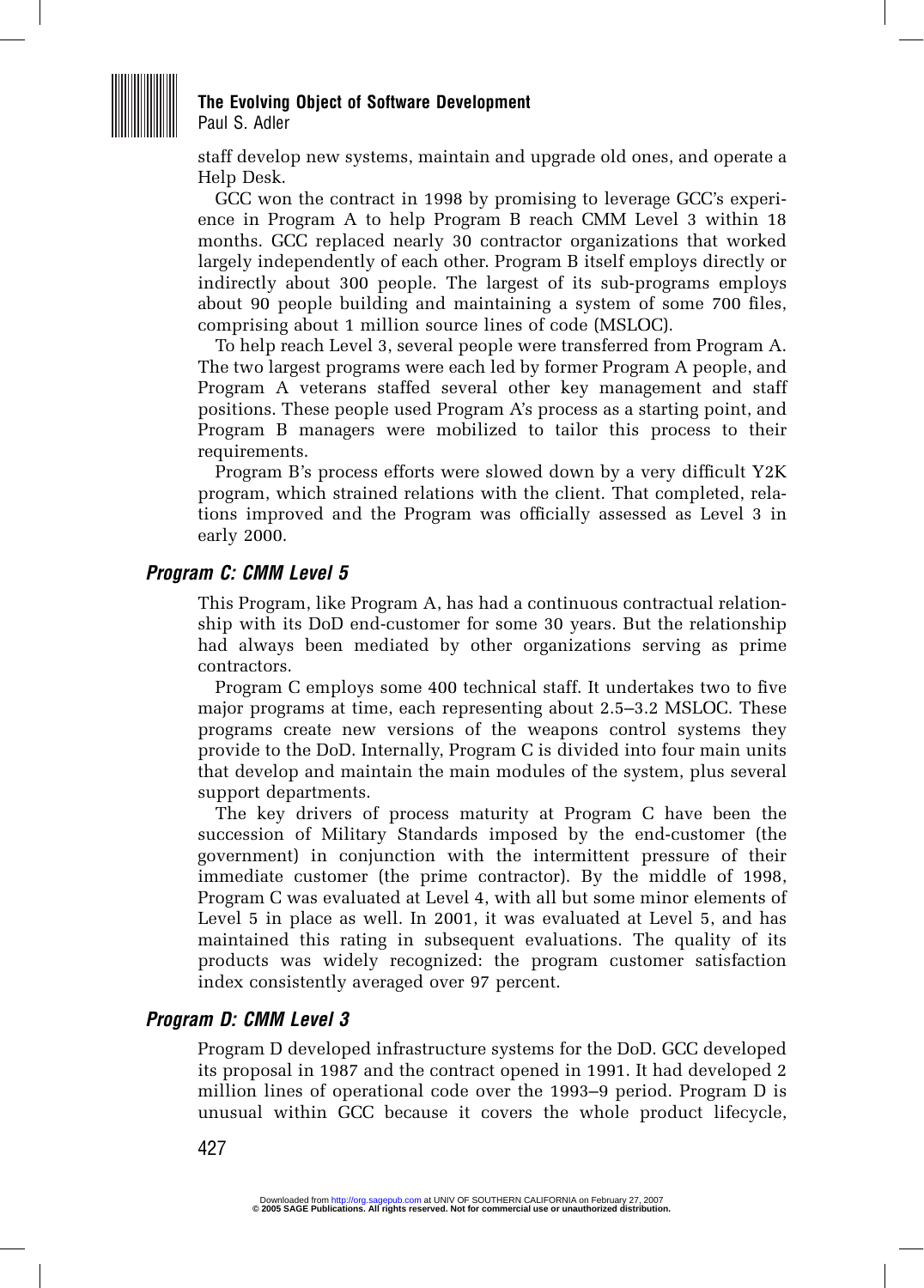

offering complete solutions including hardware, the integration of hardware and software, warehousing, installation, and ongoing support. Program D is also unusual within GCC for its extensive use of commercial off-the-shelf hardware and software. Its systems incorporate over 200 commercial products, and are being used in about 100 sites, of which about 50 are interlinked. In 2001, Program D employed some 350 people directly, plus a further 120 contractors.

Traditionally, software process has received less attention in this Program than in the other three we studied. However, as part of a bid for a very large DoD contract, Program D had to undergo an external process evaluation. In preparation for that evaluation, it conducted its own assessment, and discovered that the Program would likely be rated no higher than Level 1. As a result, the general manager chartered an Improvement Team and charged it with taking the Program to Level 3. QA was significantly strengthened—the staff grew from three to eight people—and a broad effort at process documentation was undertaken throughout the organization by department-level Action Teams. By the end of the 1999, the Program was assessed as Level 3.

## **Notes**

- 1 Following classic political economy, Marx uses the term 'commodity' not to imply standardization as distinct from customization (as suggested by current colloquial use) but rather to refer to any object produced for sale rather than for direct use.
- 2 CHAT follows Marx, who himself followed Hegel, in taking contradictions to be a feature of objective reality rather than purely notional in the mind of the observer. Contradiction here is a relation between two real forces, not merely a logical relation between two propositions. As such, contradictions are the source of change (see Redding, 2002; Ilyenkov, 1982).
- 3 There is considerably terminological confusion surrounding all this in the literature. First, there is confusion between task and technology. CHAT's roots in psychology invite us to differentiate task (object) as the work to be done from technology (tools) as the means of doing it, and from worker (subject) as the agent endowed with certain capabilities. Conventional organization theory is less discriminating in its micro foundations and more interested in the determinants of organization structure, and thus folds task, tools, and worker skills together under the broader heading of 'technology' (see e.g. Scott, 2003). Adding to the confusion, some authors refer to this aggregate not as technology but as task. The term 'environment' is also often used to denote something close to task. The logic here is that, in the structural-functionalism that marks much organization theory, the primary 'task' of the organization and of the worker is to adapt to the demands imposed by the environment.
- 4 There is some confusion in the literature because uncertainty is often used to designate the total effect of all three of the task dimensions and sometimes just the first of these. We should note that the literature on the task environment highlights three related dimensions: munificence, dynamism, and complexity (see Harris, 2004). Munificence of the external environment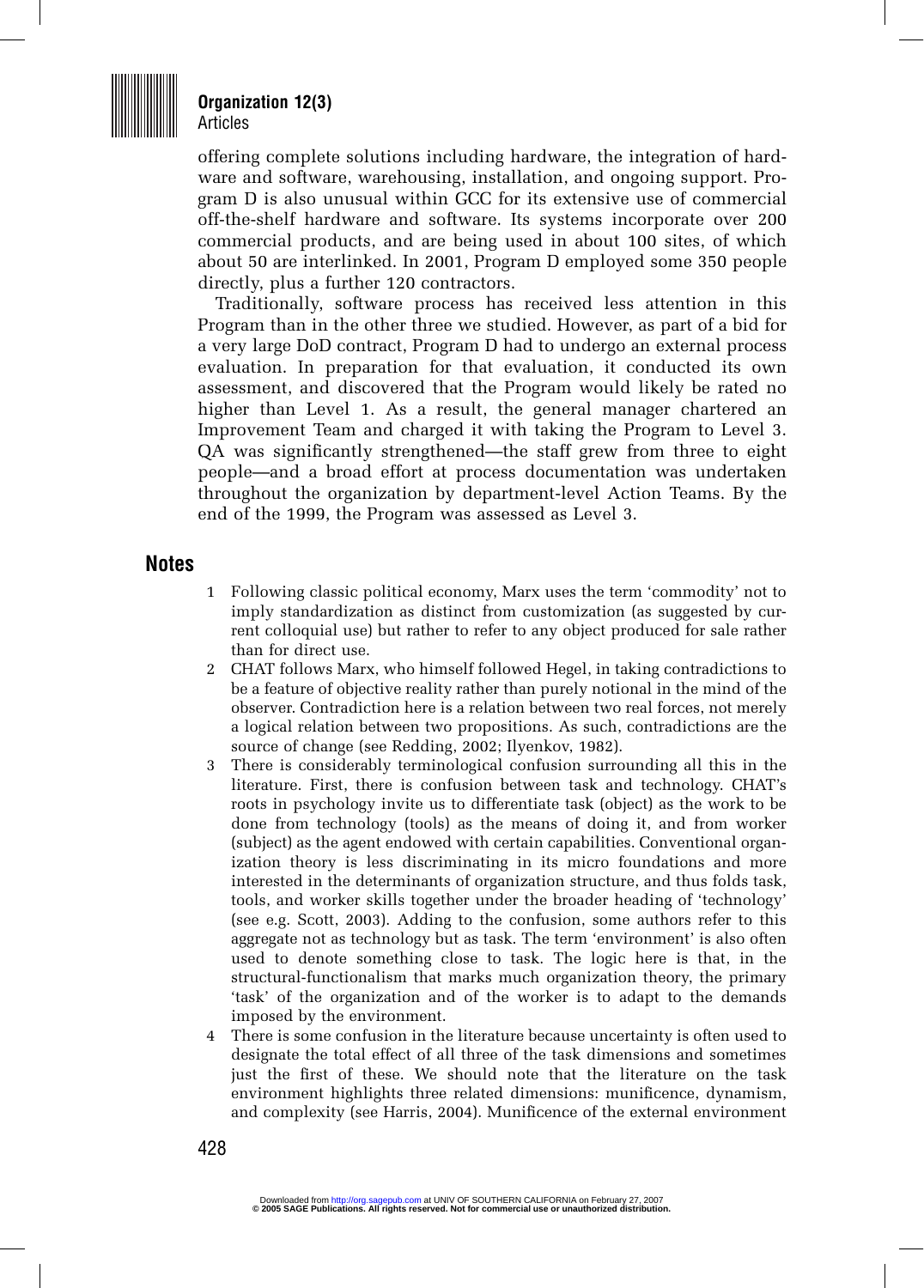

# **The Evolving Object of Software Development**

Paul S. Adler

corresponds to slack in the organization; as such, it is an important variable affecting organization structure but one that speaks to the context of work rather than to the work itself. Dynamism matters because of the problemsolving difficulty it creates, and thus corresponds to the uncertainty dimension. We should also note yet another set of dimensions commonly used where organization theory has been affected by economic agency theory. Here the focus is on the dimensions of task that are particularly relevant to the design of control and incentive systems, namely behavior observability (or meterability) and outcome observability. When combined with variables such as the controller's knowledge of the transformation process and outcome importance, these dimensions can be shown to correlate with organization structure (e.g. Kirsch, 1996). However, observability is a rather malleable factor; so research along these lines typically finds strong correlations but affords little insight into causality.

- 5 'Agile programming' approaches such as extreme programming and featuredriven development seem to offer the promise of process improvement without the perils of bureaucracy. In an increasingly turbulent competitive world, these perils weigh heavy on the minds of many software managers. But, as Boehm and Turner (2003) argue, agile methods have proven appropriate only where systems and development teams are small, where the customers and users are available for frequent consultation, and where requirements and the environment are particularly volatile.
- 6 The CHAT view highlights the use-value/exchange-value contradiction underlying both the technical and symbolic aspects of the object discerned by institutionalization theory. Institutionalization research often highlights the tension between technical tasks (which are typically seen only in their use-value aspect, as if only productive efficiency mattered in this technical domain) and symbolic tasks (which are typically seen only in their exchange-value aspect, as if only external control mattered in this symbolic domain). CHAT brings to the fore the two parts missing from that picture: the exchange-value aspect of technical tasks, where coercive control is key, and the use-value aspect of symbolic conformance, where learning for efficiency is the driving factor.
- 7 The Software Engineering Institute website lists several case studies of highmaturity organizations and the benefits they have achieved. (Case studies of Level 4 and 5 organizations are presented in *Crosstalk*, 1999; Dutta and Van Wassenhove, 1998; Humphrey et al., 1991; Diaz and King, 2002; Diaz and Sligo, 1997; Pitterman, 2000; Keeni, 2000; Wigle and Yamamura, 1999; McGarry and Decker, 2002; Butler and Lipke, 2000; Willis et al., 1998; see also the reports on the SEI 'High-maturity workshops' conducted in 1999, 2000 and 2001 available at http://www.sei.cmu.edu.) According to one multi-organization statistical study (Clark, 1999), total development costs decreased by 5–10 percent for every further level attained. Another study (Harter et al., 2000) examined 30 software projects in the systems integration division of a large IT firm over the period 1984–96, and estimated the effects of moving from Level 1 to Level 3 to be an increase of 578 percent in the lines of code per error, a reduction of 30 percent in cycle time, and a reduction of 17 percent in person-months of effort. (Other multi-organization studies include Krishnan et al., 2000; Herbsleb et al., 1997.)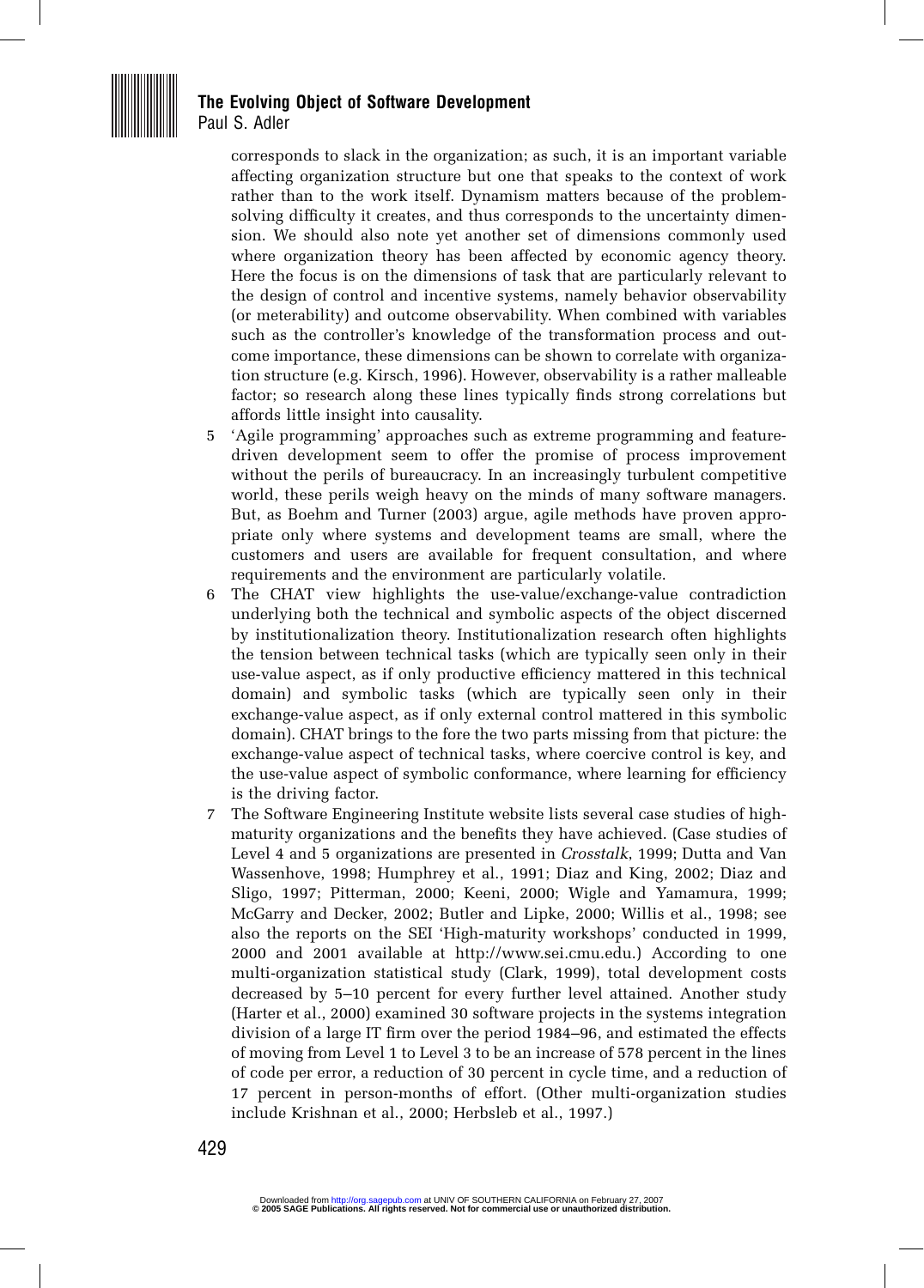

- 8 Engeström (1987) uses the phrase 'expanding the object' to convey the idea of broadening the range of features and goals addressed in the subject's practical engagement with the object.
- 9 In offering software development organizations a prescription for their future that was based on lessons drawn from the industry's past, the CMM functioned in the 'proleptic' manner described by Cole (1996: 183 ff.). More metaphorically, the CMM can be said to have offered 'scaffolding' for the software process improvement task. The metaphor of scaffolding, originally articulated by Wood et al. (1976), refers to the temporary assistance provided by teachers/adults to students/children as they strive to accomplish a task in their 'zone of proximal development' (Vygotsky, 1962, 1978; Griffin and Cole, 1984).
- 10 This concern echoed critiques of the 'top–down' nature of the scaffolding metaphor (Stone, 1993; Butler, 1998).
- 11 I distinguish three aspects of organization—division of labor, community, and rules—following Engeström's analysis of activity systems. For a more detailed analysis of the complete activity system using all the elements of Engeström's model, see Adler (2004).
- 12 Mainstream organization theory interprets such inter-group rivalries as a natural tendency of large, heterogeneous groups to break into smaller, more homogeneous ones. It has no explanation for why such centrifugal forces prevail so commonly over the centripetal forces created by broader social identities. The answer becomes clearer once we reframe the question in the context of capitalist firms: here, top managers function as agents of owners rather than of workers, and this principle of upward accountability penetrates down into the management hierarchy, pitting subunits against each other as their managers compete for private gains.

## **References**

- Adler, P. S. (1999) 'Building Better Bureaucracies', *Academy of Management Executive* 13(4): 36–47.
- Adler, P. S. (2004) 'The Discipline of Process: The Transformation of Software Development', unpublished ms.
- Adler, P. S. and Borys, B. (1996) 'Two Types of Bureaucracy: Enabling and Coercive', *Administrative Science Quarterly* 41(1): 61–89.

Alevsson, M. and Kärreman, D. (2004) 'Interfaces of Control. Technocratic and Socio-Ideological Control in a Global Management Consultancy Firm', *Accounting, Organizations and Society* 29: 423–444

- Bach, J. (1994) 'The Immaturity of CMM', *American Programmer* 7(9), at http:// www.satisfice.com/articles/cmm.htm.
- Bach, J. (1995) 'Enough about Process: What We Need Are Heroes', *IEEE Software* 12(2): 96–8.
- Baldwin, C. Y. and Clark, K. B. (2000) *Design Rules, Vol. 1: The Power of Modularity*. Cambridge, MA: MIT Press.
- Barley, S. R. and Orr, J., eds (1997) *Between Craft and Science: Technical Work in the United States*. Ithaca, NY: ILR Press.
- Bart, C. K. (1999) 'Controlling New Products: A Contingency Approach', *International Journal of Technology Management* 18(5–8): 395–413.
- Bhaskar, R. (1993) *Dialectics: The Pulse of Freedom*. London: Verso.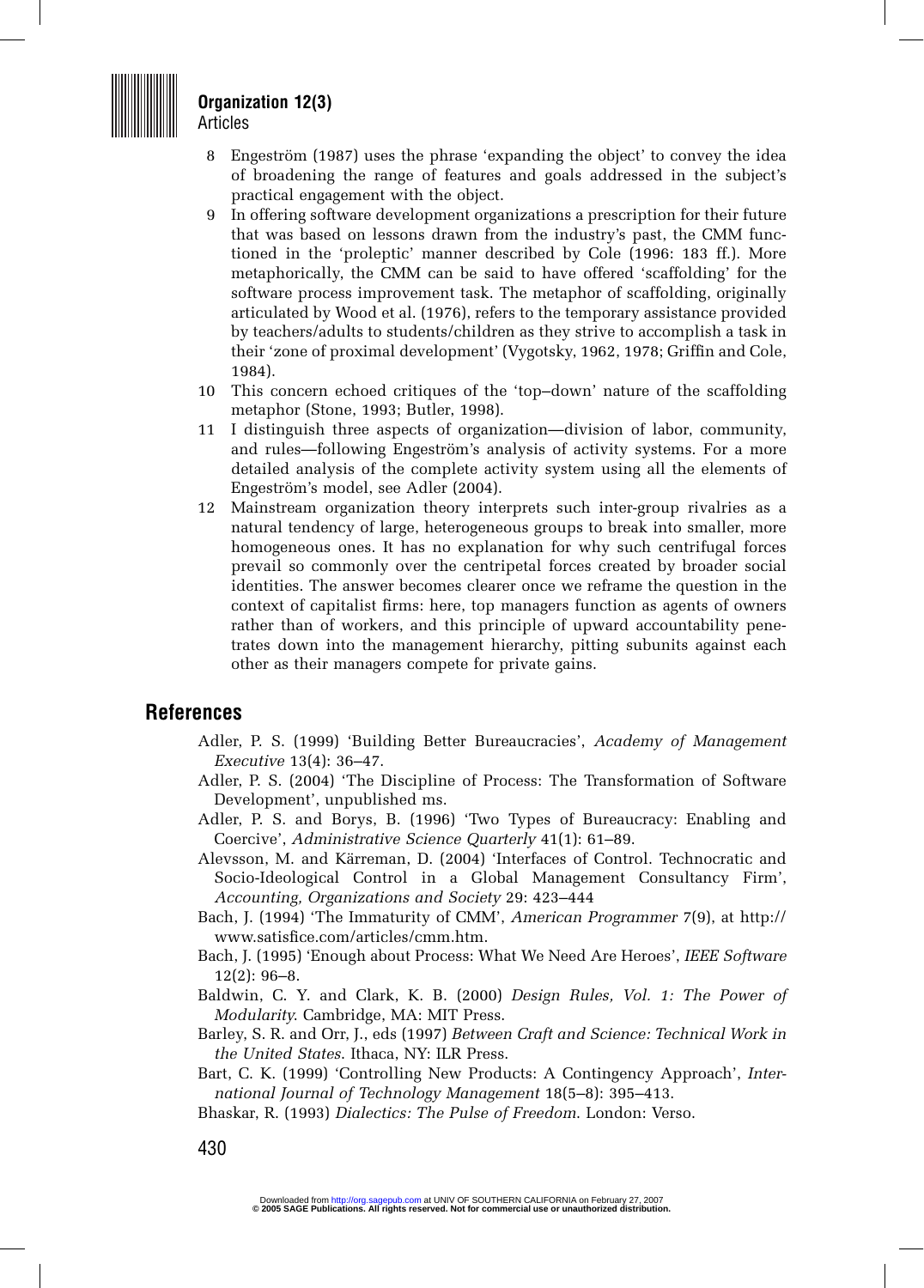

## **The Evolving Object of Software Development**

Paul S. Adler

- Blackler, F. (1993) 'Knowledge and the Theory of Organizations: Organizations as Activity Systems and the Reframing of Management', *Journal of Management Studies* 30(6): 863–84.
- Boehm, B. and Turner, R. (2003) *Balancing Agility and Discipline*. Boston: Addison-Wesley.
- Bollinger, T. and McGowan, C. (1991) 'A Critical Look at Software Capability Evaluations', *IEEE Software* 8(4): 25–41.
- Bottomore, T., ed. (1983) *A Dictionary of Marxist Thought*. Cambridge, MA: Harvard University Press.
- Brunsson, N., Jacobsson, B. and associates (2000) *A World of Standards*. Oxford: Oxford University Press.
- Burns, T. and Stalker, G. (1961) *The Management of Innovation*. London: Tavistock.
- Butler, D. L. (1998) 'In Search of the Architecture of Learning: A Commentary on Scaffolding as a Metaphor for Instructional Interactions', *Journal of Learning Disabilities* 31(4): 374–85.
- Butler, K. and Lipke, W. (2000) 'Software Process Achievement at Tinker Air Force Base, Oklahoma', CMU/SEI-2000-TR-014.
- Cardinal, L. B. (2001) 'Technological Innovation in the Pharmaceutical Industry: The Use of Organizational Control in Managing Research and Development', *Organization Science* 12(1): 19–36.
- Chaiklin, S., Hedergaard, M. and Jensen, U. J., eds (1999) *Activity Theory and Social Practice*. Aarhus: Aarhus University Press.
- Clark, B. (1999) 'Effects of Process Maturity on Development Effort', unpublished paper available at http://sunset.usc.edu/ ~ bkclark/Research.
- Clarke, K. B. and Fujimoto, T. (1991) *Product Development Performance*. Boston, MA: Harvard Business School Press.
- Cole, M. (1996) *Cultural Psychology: A Once and Future Discipline*. Cambridge, MA: Belknap/Harvard University Press.
- Conradi, R. and Fuggetta, A. (2002) 'Improving Software Process Improvement', *IEEE Software* July/August: 92–9.
- Craig, T. (1995) 'Achieving Innovation through Bureaucracy: Lessons from the Japanese Brewing Industry', *California Management Review* 38(1): 8–36.
- Crocca, W. T. (1992) 'Review of "Japan's Software Factories: A Challenge to U.S. Management"', *Administrative Science Quarterly* 37(4): 670–4.
- Crosby, P. B. (1979) *Quality Is Free*. New York: McGraw-Hill.
- *Crosstalk* (1999) Special issue on 'CMM Level 5 at the Ogden Air Logistics Center', 12(5).
- Cusumano, M. A. (1991) *Japan's Software Factories: A Challenge to U.S. Management*. New York: Oxford University Press.
- Cusumano, M. A. and Shelby, R. W. (1995) *Microsoft Secrets*. New York: Free Press.
- Davila, T. (2000) 'An Empirical Study on the Drivers of Management Control Systems' Design in New Product Development', *Accounting, Organizations and Society* 25: 383–409.
- DeMarco, T. and Lister, T. (1987) *Peopleware: Productive Projects and Teams*. New York: Dorset.
- Diaz, M. and King, J. (2002) 'How CMM Impacts Quality, Productivity, Rework, and the Bottom Line', *Crosstalk*, March, at http://www.stsc.hill.af.mil/ crosstalk/2002/03/diaz.html.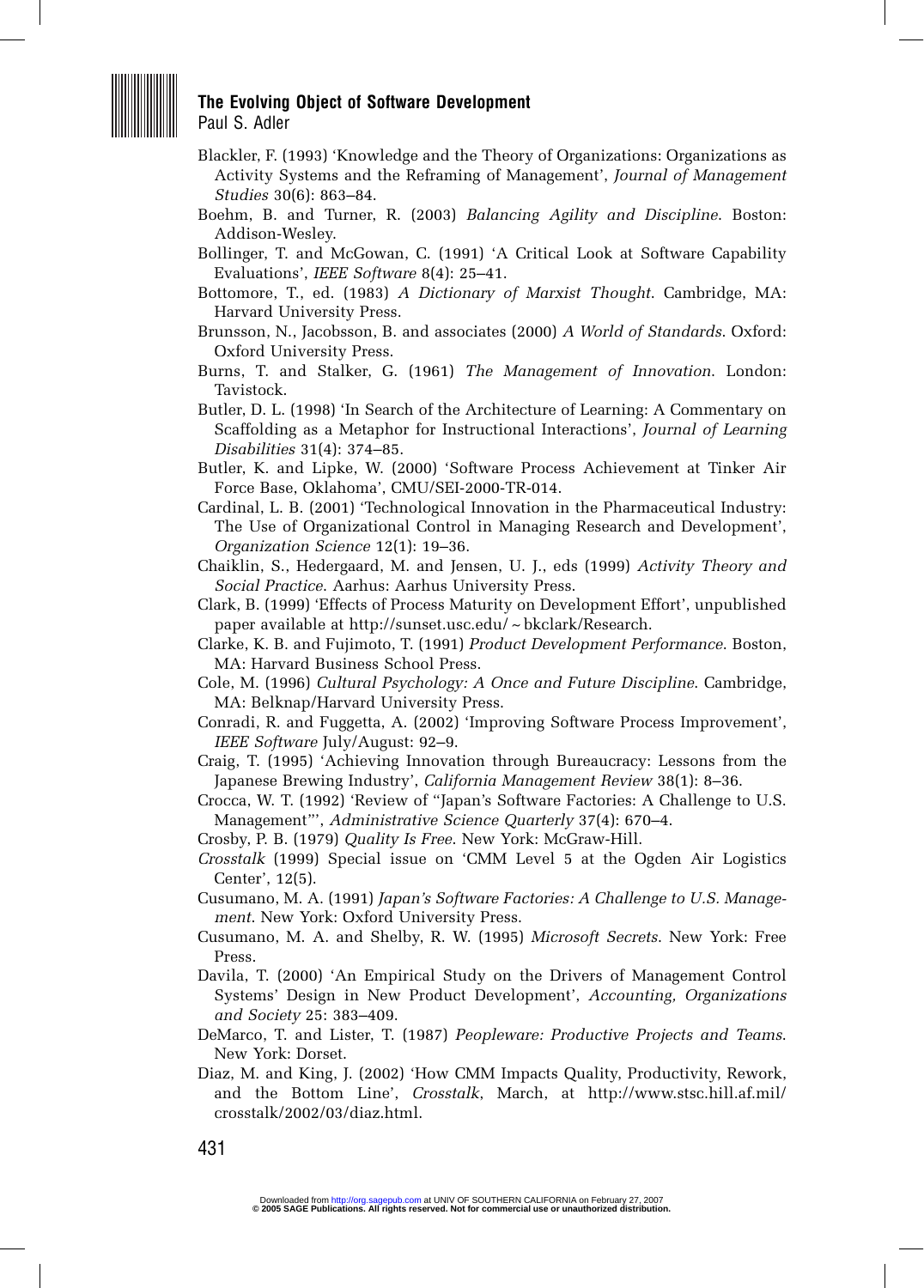

- Diaz, M. and Sligo, J. (1997) 'How Software Process Improvement Helped Motorola', *IEEE Software* 14(5): 75–81.
- Dutta, S. and Van Wassenhove, L. (1998) 'Motorola India and Excellence: Life beyond CMM Level 5', INSEAD case study, unpublished.
- Engeström, Y. (1987) *Learning by Expanding: An Activity-theoretical Approach to Developmental Research*. Helsinki: Orienta-Konsultit.
- Engeström, Y. (1990a) 'Constructing the Object in the Work Activity of Primary Care Physicians', in Y. Engeström *Learning, Working and Imagining: Twelve Studies in Activity Theory*. Helsinki: Orienta-Konsultit.
- Engeström, Y. (1990b) *Learning, Working and Imagining: Twelve Studies in Activity Theory*. Helsinki: Orienta-Konsultit.
- Engeström, Y., Miettinin, R. and Punamaki, R.-L., eds (1999) *Perspectives on Activity Theory*. Cambridge: Cambridge University Press.
- Foot, K. A. (2002) 'Pursuing an Evolving Object: Object Formation and Identification in a Conflict Monitoring Network', *Mind, Culture and Activity* 9: 132–49.
- Friedman, A. L. and Cornford, D. S. (1989) *Computer Systems Development: History, Organization and Implementation*. Chichester: John Wiley.
- Galbraith, J. R. (1977) *Organization Design*. Reading, MA: Addison-Wesley.
- Gibbs, G. G. (1994) 'Software's Chronic Crisis', *Scientific American*, September: 86–92.
- Gouldner, A. W. (1954) *Patterns of Industrial Bureaucracy*. New York: Free Press.
- Greenbaum, J. M. (1979) *In the Name of Efficiency*. Philadelphia, PA: Temple University Press.
- Griffin, A. and Hauser, J. R. (1992) 'Patterns of Communication among Marketing, Engineering and Manufacturing: A Comparison between Two New Product Teams', *Management Science* 38(3): 360–73.
- Griffin, P. and Cole, M. (1984) 'Current Activity for the Future: The Zo-Ped', in B. Rogoff and J. V. Wertsch (eds) *Children's Learning in the 'Zone of Proximal Development'*, New Directions for Child Development No. 23, pp. 45–63. San Francisco: Jossey-Bass.
- Griss, M. L. (1993) 'Software Reuse: From Library to Factory', *IBM Systems Journal* 32(4): 548–66.
- Hall, R. H. (2001) *Organizations: Structures, Process, and Outcomes*, 8th edn. Upper Saddle River, NJ: Prentice-Hall.
- Harris, R. D. (2004) 'Organizational Task Environments: An Evaluation of Convergent and Discriminant Validity', *Journal of Management Studies* 41(5): 857–82.
- Harter, D. E., Krishnan, M. S. and Slaughter, S. A. (2000) 'Effects of Process Maturity on Quality, Cost and Cycle Time in Software Product Development', *Management Science* 46(4): 451–66.
- Herbsleb, J., Zubrow, D., Goldenson, D., Hayes, W. and Paulk, M. (1997) 'Software Quality and the Capability Maturity Model', *Communication of the ACM* 40(6): 30–40.
- Holt, G. R. and Morris, A. W. (1993) 'Activity Theory and the Analysis of Organizations', *Human Organization* 52(1): 97–109.
- Humphrey, W. S. (2002) 'Three Process Perspectives: Organizations, Teams, and People', *Annals of Software Engineering* 14: 39–72.
- Humphrey, W. S., Snyder, T. R. and Willis, R. R. (1991) 'Software Process Improvement at Hughes Aircraft', *IEEE Software* 8(4): 11–23.

432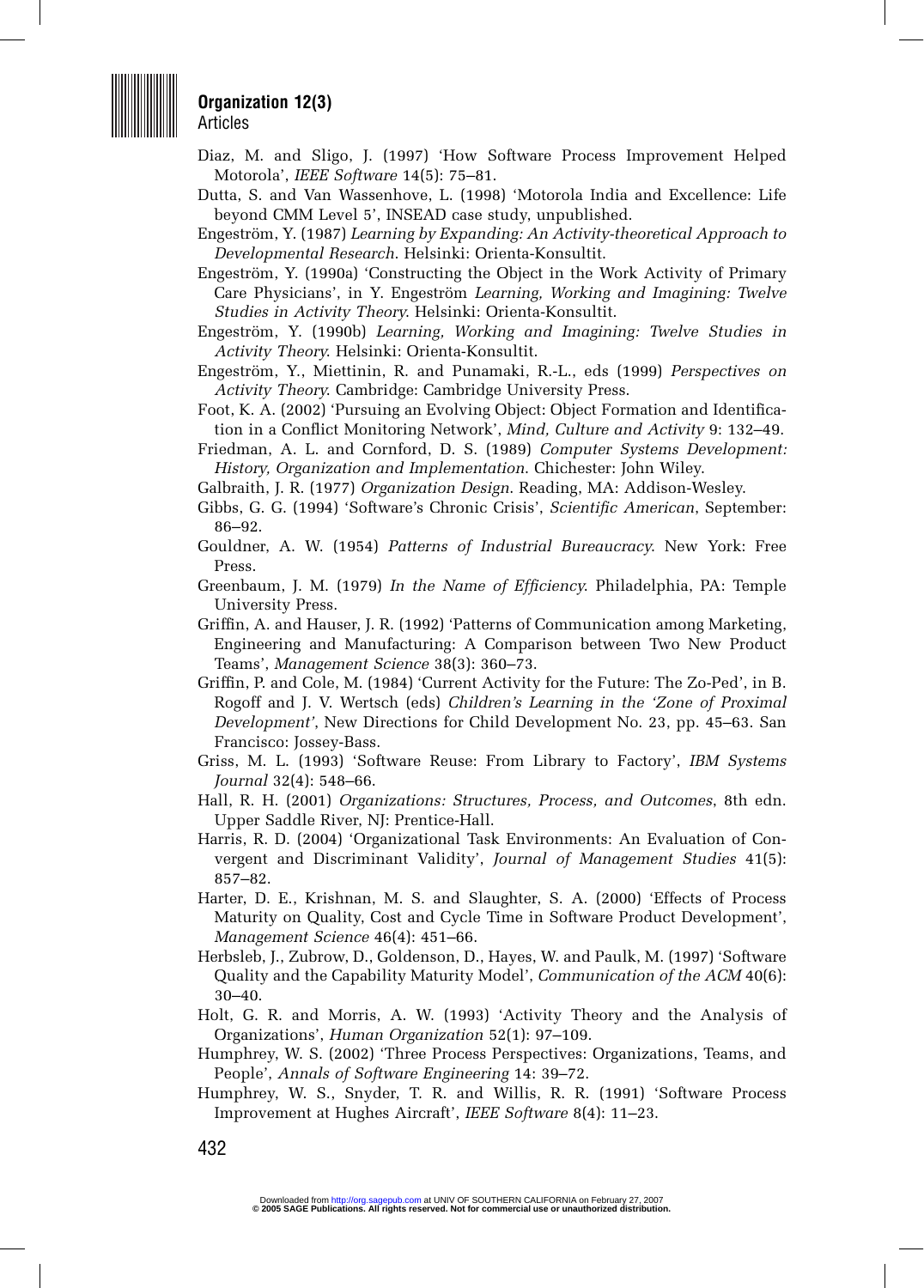

- Ilyenkov, E. V. (1982) *The Dialectics of the Abstract and Concrete in Marx's Capital*. Moscow: Progress Publishers.
- Jelinek, M. and Schoonhoven, C. B. (1993) *The Innovation Marathon*. San Francisco: Jossey-Bass.
- Jones, C. (2002) 'Defense Software Development in Evolution', *Crosstalk*, November: 26–9.
- Keeni, G. (2000) 'The Evolution of Quality Processes at Tata Consultancy Services', *IEEE Software*, July/August: 79–88.
- Kirsch, L. J. (1996) 'The Management of Complex Tasks in Organizations: Controlling the Systems Development Process', *Organization Science* 7(1): 1–21.
- Kraft, P. (1977) *Programmers and Managers: The Routinization of Computer Programming in the United States*. New York: Springer Verlag.
- Krishnan, M. S., Kriebel, C. H., Kekre, S. and Mukhopadhyay, T. (2000) 'Productivity and Quality in Software Products', *Management Science* 46(6): 745–59.
- Lawrence, P. R. and Lorsch, J. W. (1967) *Organization and Environment: Managing Differentiation and Integration*. Boston, MA: Harvard University Graduate School of Business Administration.
- Leont'ev, A. N. (1978) *Activity, Consciousness, and Personality*. Englewood Cliffs, NJ: Prentice-Hall.
- Lieberman, H. and Fry, C. (2001) 'Will Software Ever Work?' *Communications of the ACM* 44(3): 122–4.
- Lynn, L. H. (1991) 'Assembly Line Software Development', *Sloan Management Review* 32(4): 88–91.
- McGarry, F. and Decker, W. (2002) 'Attaining Level 5 in CMM Process Maturity', *IEEE Software*, November/December: 87–96.
- Marx, K. (1845/2002) 'Theses on Feuerbach', trans. Cyril Smith, at http:// www.marxists.org/archive/marx/works/1845/theses/index.htm, accessed 21 September 2004.
- Marx, K. (1977) *Capital*, vol. 1. New York: Vintage.
- Merchant, K. (1998) *Modern Management Control Systems*. Upper Saddle River, NJ: Prentice-Hall.
- Meyer, J. W. and Rowan, B. (1997) 'Institutionalized Organizations: Formal Structure as Myth and Ceremony', *American Journal of Sociology* 83: 340–63.
- Meyer, J. W. et al. (1983) ' Institutional and Technical Sources of Organizational Structure', in John W. Meyer and W. Richard Scott (eds) *Organizational Environments*, pp. 45–6. Beverly Hills, CA: Sage.
- Mintzberg, H. (1979) *The Structuring of Organizations: A Synthesis of the Research*. Englewood Cliffs, NJ: Prentice-Hall.
- Nardi, B. A. (1996) 'Studying Context: A Comparison of Activity Theory, Situated Action Models, and Distributed Cognition', in B. A. Nardi (ed.) *Context and Consciousness: Activity Theory and Human–Computer Interaction*, pp. 69–102. Cambridge, MA: MIT Press.
- Ngwenyama, O. and Nielson, P. A. (2003) 'Competing Values in Software Process Improvement: An Assumption Analysis of CMM from an Organizational Culture Perspective', *IEEE Transactions on Engineering Management* 50(1): 100–12.
- Nixon, B. (1998) 'Research and Development Performance Measurement: A Case Study', *Management Accounting Research* 9: 329–55.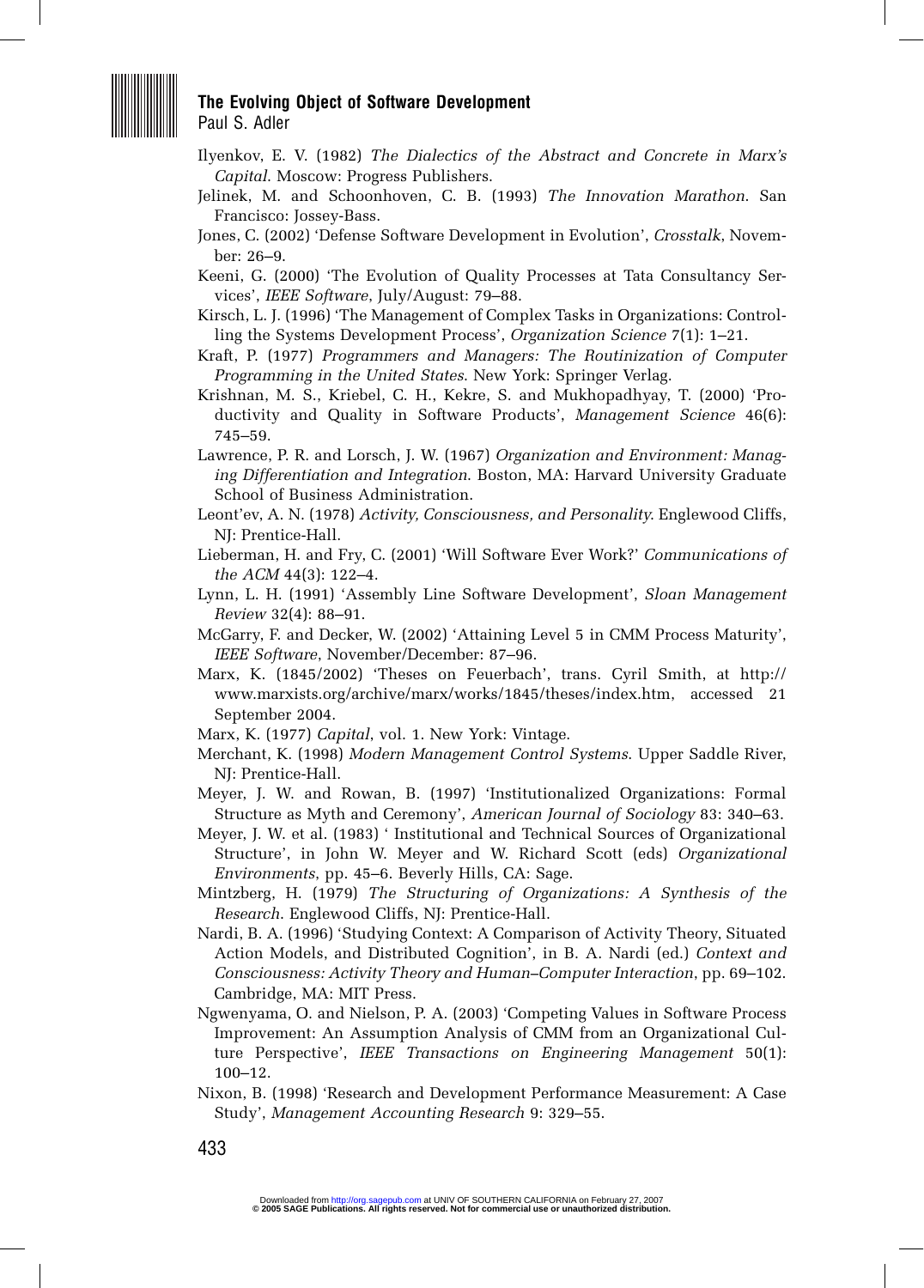

- Organ, D. W. and Green, C. N. (1981) 'The Effects of Formalization on Professional Involvement: A Compensatory Process Approach', *Administrative Science Quarterly* 26: 237–52.
- Ouchi, W. (1979) 'A Conceptual Framework for the Design of Organizational Control Mechanisms', *Management Science* 25(9): 833–48.
- Paulk, M. C., Curtis, B., Chrissis, M. B. and Weber, C.V. (1993a) 'Capability Maturity Model for Software, Version 1.1', Software Engineering Institute, CMU/SEI-93-TR-24, DTIC Number ADA263403.
- Paulk, M. C., Weber, C. V., Garcia, S. M., Chrissis, M. B. and Bush, M. W. (1993b) 'Key Practices of the Capability Maturity Model, Version 1.1', Software Engineering Institute, CMU/SEI-93-TR-25, DTIC Number ADA263432.
- Pitterman, B. (2000) 'Telecordia Technologies: The Journey to High Maturity', *IEEE Software*, July/August: 89–96.
- Podsakoff, P. M., Williams, L. J. and Todor, W. T. (1986) 'Effects of Organizational Formalization on Alienation of Professionals and Non-professionals', *Academy of Management Journal* 29: 820–31.
- Powell, W. and DiMaggio, P., eds (1991) *The New Institutionalism in Organizational Analysis*. Chicago: University of Chicago Press.
- Raelin, J. A. (1985) 'The Basis of Professionals' Resistance to Management Control', *Human Resource Management* 24(2): 147–75.
- Redding, P. (2002) 'Georg Wilhelm Friedrich Hegel', *The Stanford Encyclopedia of Philosophy (Summer 2002 Edition)*, ed. Edward N. Zalta, at http:// plato.stanford.edu/archives/sum2002/entries/hegel/.
- Saiedian, H. and Kozura, R. (1995) 'SEI Capability Maturity Model's Impact on Contractors', *IEEE Computer* 28(1): 16–26.
- Schumpeter, J. (1942/1976) *Capitalism, Socialism and Democracy*. New York: Harper.
- Scott, W. R. (1995) *Institutions and Organizations*. Thousand Oaks, CA: Sage.
- Scott, W. R. (2003) *Organizations: Rational, Natural, and Open*, 5th edn. Upper Saddle River, NJ: Prentice-Hall.
- Software Engineering Institute (2004) 'Process Maturity Profile of the Software Community, 2004 Mid-year Update', at http://www.sei.cmu.edu.
- Standish Group (1994) *The Chaos Report*, at http://www.standishgroup.com.
- Stone, C. A. (1993) 'What Is Missing in the Metaphor of Scaffolding?', in E. A. Forman, N. Minick and C. A. Stone (eds) *Contexts for Learning: Sociocultural Dynamics in Children's Development*, pp. 169–83. New York: Oxford University Press.
- Swanson, K., McComb, D., Smith, J. and McCubbrey, D. (1991) 'The Application Software Factory: Applying Total Quality Techniques to Systems Development', *MIS Quarterly*, December: 567–79.
- Thompson, J. D. (1967) *Organizations in Action*. New York: McGraw Hill.
- Thompson, P. (1989) *The Nature of Work*, 2nd edn. London: Macmillan.
- Vygostky, L. S. (1962) *Thought and Language*. Cambridge, MA: MIT Press.
- Vygotsky, L. S. (1978) *Mind in Society*. Cambridge, MA: Harvard University Press.
- Weber, H., ed. (1997) *The Software Factory Challenge*. Amsterdam: IOS Press.
- Wertsch, J. V., ed. (1979) *The Concept of Activity in Soviet Psychology*. Armonk, NY: M. E. Sharpe.